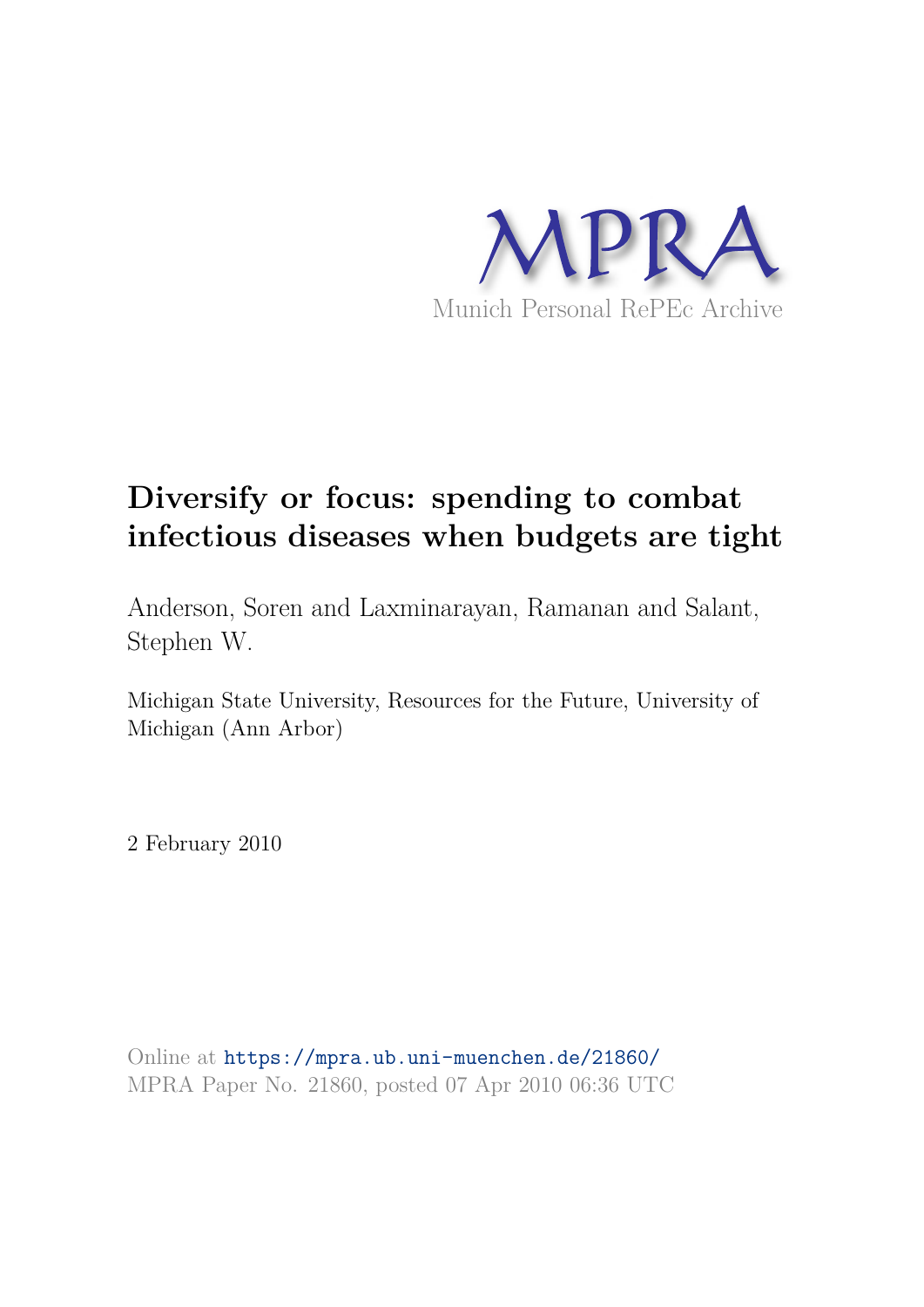## Diversify or Focus? Spending to Combat Infectious Diseases When Budgets Are Tight<sup>\*</sup>

Soren Anderson† Michigan State University

Ramanan Laxminarayan‡ Resources for the Future

Stephen W. Salant§ University of Michigan Resources for the Future

February 2, 2010

#### Abstract

We consider a health authority seeking to allocate annual budgets optimally over time to minimize the discounted social cost of infection(s) evolving in a finite set of  $R \geq 2$  groups. This optimization problem is challenging, since as is well known, the standard epidemiological model describing the spread of disease (SIS) contains a nonconvexity. Standard continuous-time optimal control is of little help, since a phase diagram is needed to address the nonconvexity and this diagram is  $2R$  dimensional (a costate and state variable for each of the R groups). Standard discrete-time dynamic programming cannot be used either, since the minimized cost function is neither concave nor convex globally. We modify the standard dynamic programming algorithm and show how familiar, elementary arguments can be used to reach conclusions about the optimal policy with any finite number of groups. We show that under certain conditions it is optimal to focus the entire annual budget on one of the  $R$  groups at a time rather than divide it among several groups, as is often done in practice; faced with two identical groups whose only difference is their starting level of infection, it is optimal to focus on the group with fewer sick people. We also show that under certain conditions it remains optimal to focus on one group when faced with a wealth constraint instead of an annual budget.

<sup>∗</sup>For helpful comments and suggestions, we thank seminar participants at CIREQ. We also thank Zachary Stangebye for valuable research assistance.

<sup>†</sup> sta@msu.edu or 517-355-0286

<sup>‡</sup> ramanan@rff.org or 202-328-5085

<sup>§</sup> ssalant@umich.edu or 734-223-7439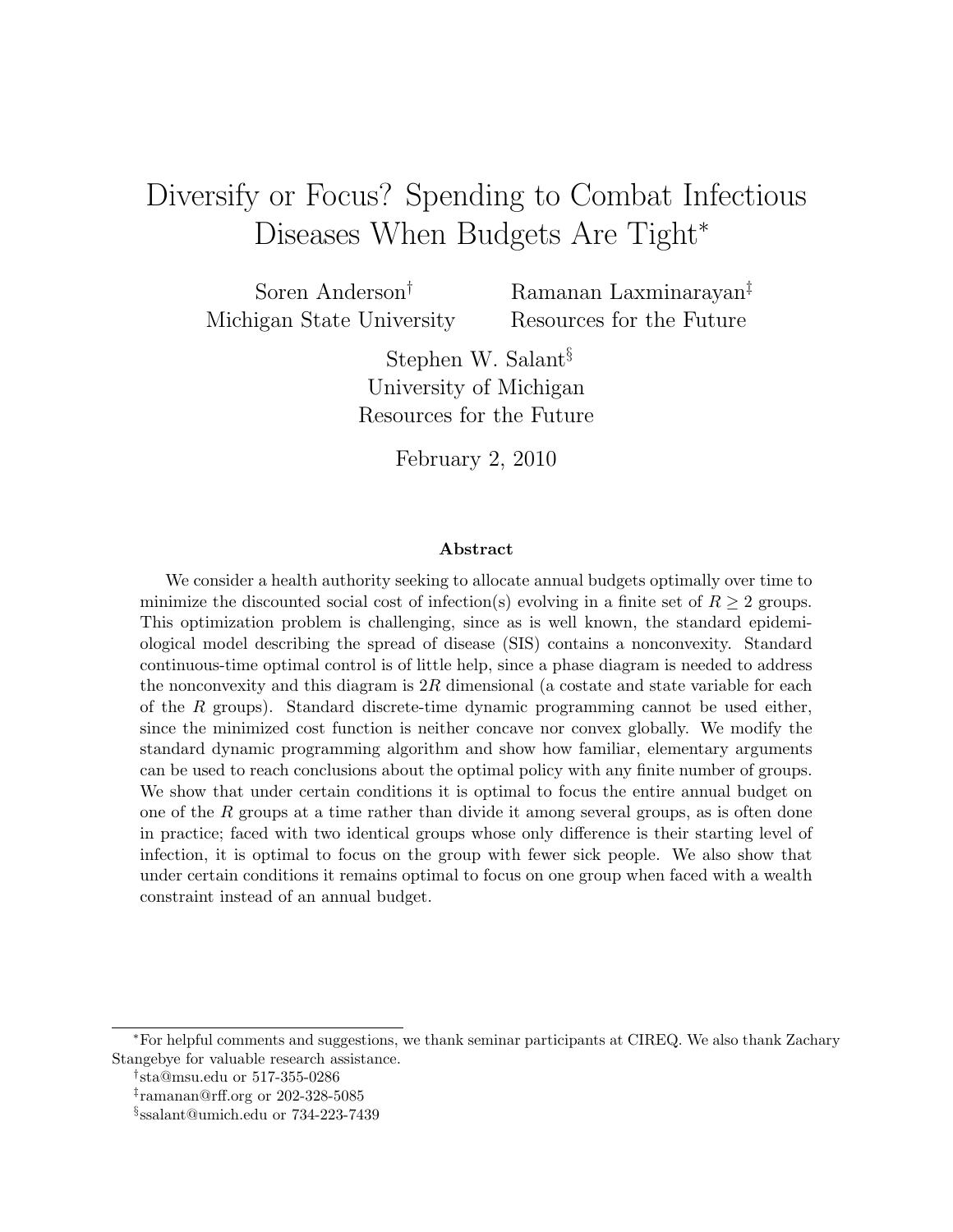## 1 Introduction

Infectious disease remains an important cause of poor health in less developed countries, despite improvements in hygiene, sanitation, vaccination, and access to treatment (Lopez et al. 2006). Even in highly developed countries, diseases such as influenza and HIV/AIDS remain public health challenges. Although vaccines are available for some diseases, treating individuals who are already sick and trying to cure them is the only available intervention for many important diseases such as cholera, malaria, gonorrhea, and tuberculosis. Treatment, though not as effective as vaccination, is therefore an important tool in preventing the spread of infectious disease.

Unfortunately, limited budgets often constrain cost-effective treatment efforts. Unprecedented resources have been devoted to combating HIV, for example, yet the four million people in treatment represent less than 40 percent of those living with the disease. In Zambia, a country with one of the best-funded malaria control programs in sub-Saharan Africa, only 13 percent of children with malaria receive effective treatment. Such problems are pervasive. The World Health Organization (WHO), the Global Fund to Fight AIDS, TB and Malaria (GFATM), and individual ministries of health all operate under limited budgets. As a result, different countries or regions are often competing for the same funds. In the case of GFATM, for example, individual countries apply for money to fund disease control projects; some countries receive donated funds, while others do not.

When faced with such constraints and multiple infected populations, these agencies typically allocate funding in proportion to the number of people infected. The GFATM explicitly gives priority to low-income countries with high disease burden. This strategy seems equitable, but does it minimize the overall burden of disease? That is, to make the most of their limited budgets, should health authorities devote most treatment to groups with many infected people? Or should they focus on groups with many susceptible people? Or, as standard economic intuition might suggest, should they divide their budgets by equating the marginal impact of the last dollar of treatment spent on each group? Since the stated objective of these agencies is to reduce the burden of disease, the question of whether to diversify or focus is central to their missions.

In this paper we consider a health authority allocating treatment between two or more distinct groups to minimize the discounted social cost of infections over a finite time horizon. The infection in each group spreads according to the conventional SIS epidemiological model. The health authority can treat people at a constant marginal cost, but treatment each year is limited by a fixed annual budget. We show under tight budgets and other plausible assumptions that it is never optimal to divide the annual budget between the groups. Instead, the health authority should devote its entire budget in every period to just one group. Further, when there are two identical groups whose only difference is their starting level of infection, it is optimal to treat the sick in the group with the larger number of uninfected people. Since this group starts out healthier and gets all the treatment in the first period, it remains healthier in the subsequent period. Thus, as long as the budget remains insufficient to treat *every* infected individual, it is optimal to focus on the healthier group, period after period, to the complete neglect of sick people in the other group.

These results run counter to both conventional practice and standard economic intuition. They derive from the way an infection spreads, as described in the SIS model of disease. New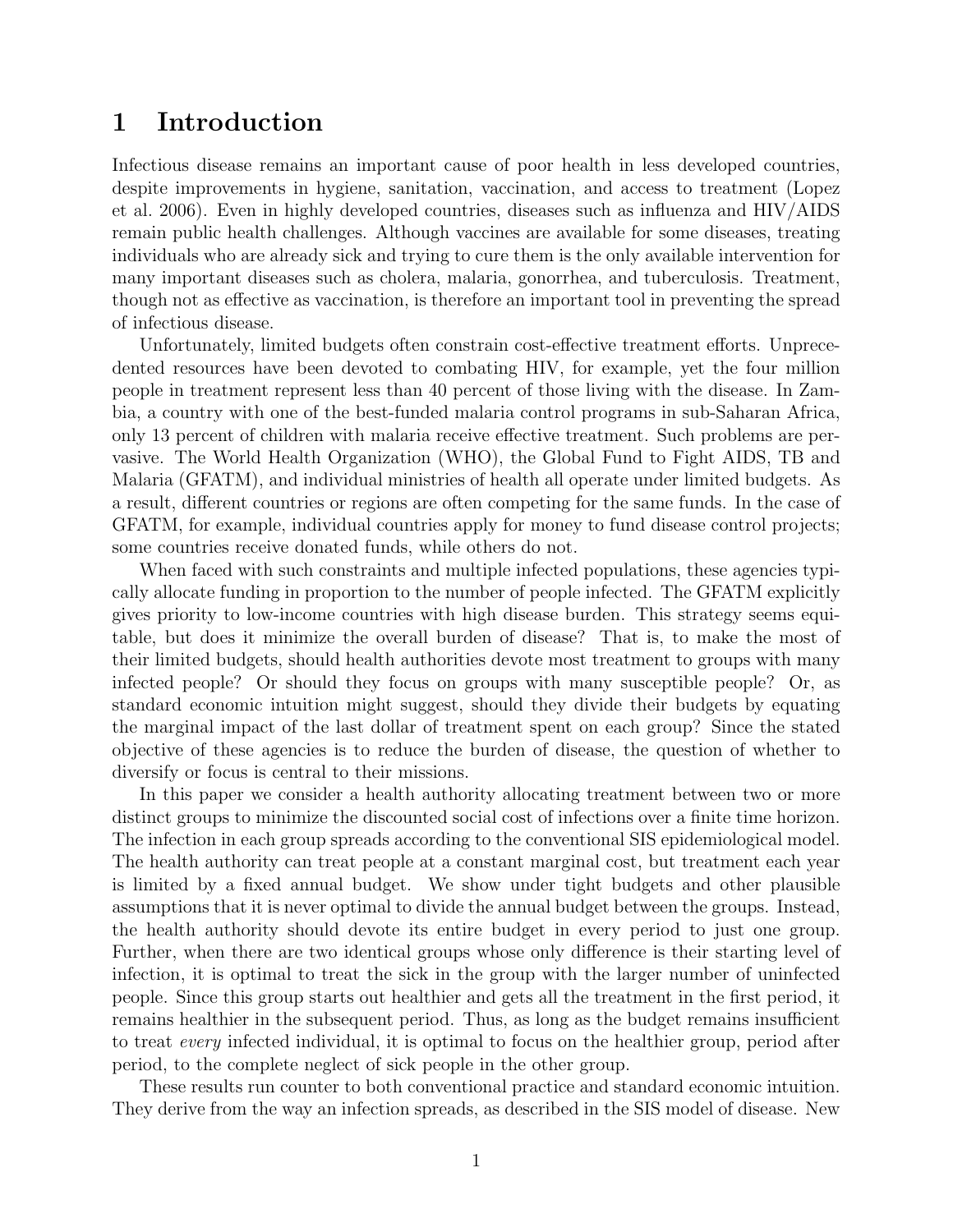infections arise from healthy people interacting with the sick. Thus, treating one sick person not only cures that single individual some percentage of the time but then also prevents healthy people from becoming infected at a later date. If there are many such healthy people, then spending the money required to treat one sick person prevents much disease. If many people are already sick, however, then treating one sick person prevents disease in fewer healthy people, and the treated individual herself is more likely to become sick again. The health authority in effect faces dynamic increasing returns to treatment in each group: the greater the number of healthy people, the more effective treating sick people in the group becomes. Thus, when presented with multiple infected groups and a limited budget, the health authority should take advantage of increasing returns by devoting its entire budget to a single group. Put differently, given the SIS dynamics, the health authority's costminimization problem is concave, leading to a corner solution in every period.

Determining how best to minimize the burden of infectious disease calls for a combination of epidemiological and economic insights, an approach taken in both the economics and the epidemiology literatures. Based on the pioneering work of Revelle (1967), Sanders (1971), and Sethi (1974), a more recent literature has emerged to clarify a number of important issues associated with this dynamic optimization problem (Goldman and Lightwood 2002; Rowthorn and Brown 2003; Gersovitz and Hammer 2004; Smith et al. 2005; Gersovitz and Hammer 2005; Herrmann and Gaudet 2009). None of these articles, however, describe the optimal treatment of multiple populations when the health authority has a limited budget.

Most of the literature minimizes the discounted sum of treatment costs plus the social costs of the infection. As always, the solution to such a "planning problem" is a valuable benchmark, since it identifies what is socially best. Often, however, health authorities in the real world are unable to achieve this first-best outcome. An authority may be charged, for example, with minimizing forgone production (or school attendance) due to illness but may lack the authority to tax or borrow. It then has no choice but to live within its annual budget. Indeed, governmental ministries of health may be prohibited by law from borrowing, as are entities such as the GFATM. In our base case, we assume that no one will lend to this health authority despite its promise to repay the loan out of its future annual budgets perhaps because the health authority cannot precommit to repaying the loan in the future. To show that our results do not depend on this assumption, however, we also examine the less plausible case where the health authority can borrow against future budgets.<sup>1</sup>

The dynamic increasing returns to treatment inherent in the standard epidemiological model (SIS) make deriving the optimal treatment policy difficult, even for a single population. This nonconvexity in the planner's cost-minimization problem has haunted the literature from the outset. In an early paper, Sanders (1971) concludes that treatment should always be set to zero or the maximum possible level, but Sethi (1974), analyzing the same problem, concludes to the contrary that optimal treatment is always interior except in transitional phases at the beginning and end of the program. More recently, Gersovitz and Hammer (2004) recognize that they cannot prove analytically that the solutions to their necessary conditions are optimal, since, as they note, the standard sufficiency conditions fail in the

<sup>1</sup>This latter case involves the minimization of forgone production due to illness subject to any wealth constraint of the health authority. It therefore includes the solution of the planning problem as a special case; it also includes the case where the constraint is so tight that, at the constrained optimum, spending a dollar more in wealth would reduce the social cost of infection by more than a dollar.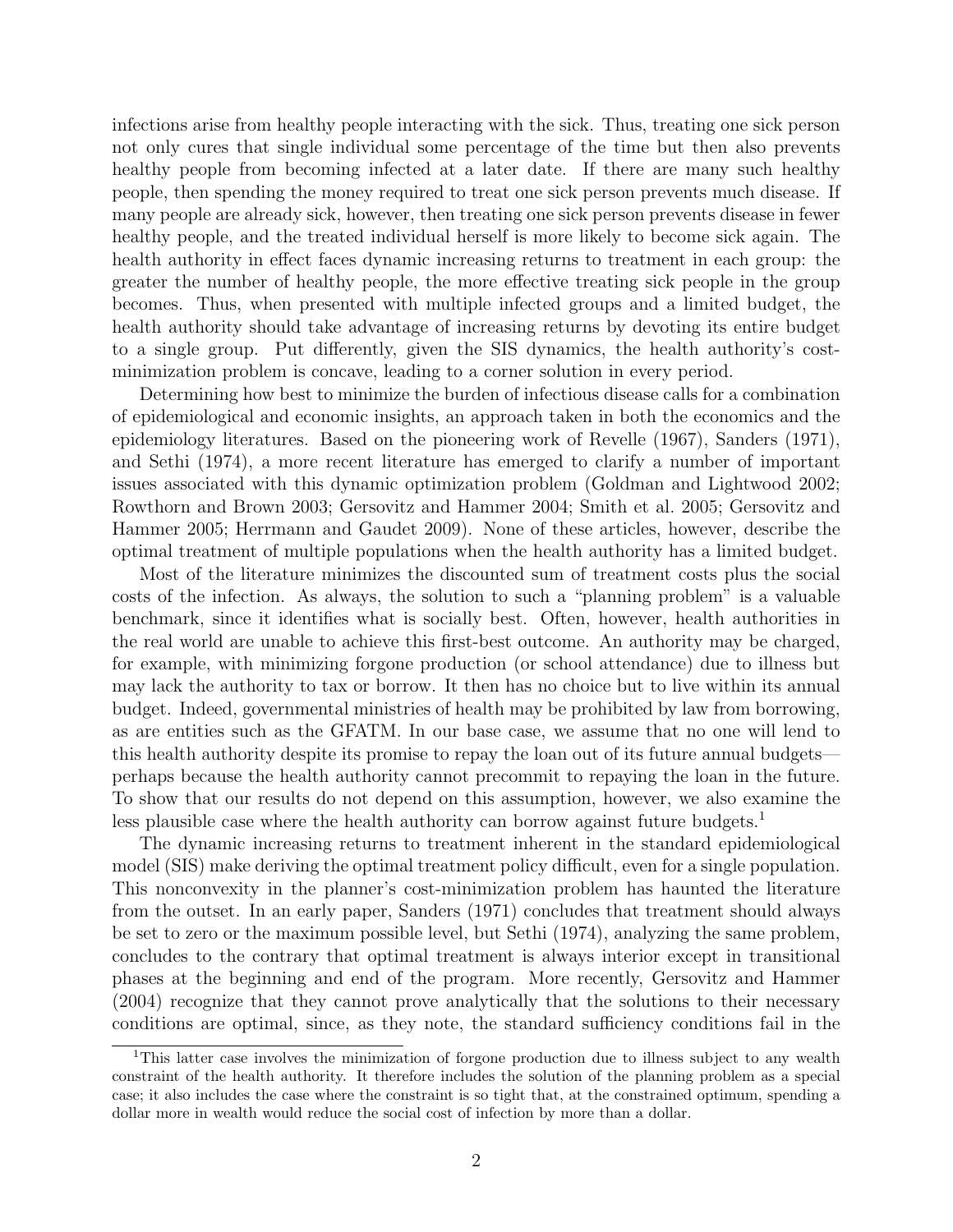presence of the nonconvexity (pp. 10 and 26). They instead rely on numerical simulations to argue that their solutions are likely optimal.

Goldman and Lightwood (2002) show how the nonconvexity inherent in the SIS dynamics can sometimes be handled. In the absence of diminishing returns to treatment, the Hamiltonian in their optimal control problem is linear in the control and, as they note, "comparisons must be made along all paths satisfying the necessary (or first order) conditions." They skillfully demonstrate this strategy in solving a planning problem involving a single population.

Although the same nonconvexity arises with multiple groups, Rowthorn et al. (2009) were unable to use the Goldman-Lightwood approach in their analysis of a health authority dividing its annual budget to treat the sick in two populations. Instead of the manageable two-dimensional phase diagram of Goldman and Lightwood (2002), their phase diagram would have been four dimensional. More generally, a phase diagram in  $2R$  dimensions is needed: for each of the R groups, both the number who are sick and the associated co-state variable are changing over time. Like Gersovitz and Hammer (2004), Rowthorn et al. (2009) are, therefore, unable to prove analytically that the treatment policy they hypothesize to be optimal actually minimizes costs and are forced to rely on numerical simulations.<sup>2</sup>

The technical contribution of our paper is to show how to solve such problems. For expositional clarity, we first address the two-group problem formulated by Rowthorn et al. (2009). We then show how the same arguments easily extend to any finite number of groups. We use dynamic programming, but we modify the standard algorithm to circumvent a technical difficulty that would obscure understanding of the optimal policy rule: the "cost functions" generated in the backward recursion are not differentiable and are neither concave nor convex. Kinks and curvature problems arise whenever the health authority can treat every sick person in one group with budget left over.

In many circumstances, the prevalence of infection is so vast relative to available budgets that this troublesome situation would never arise. Even so, however, no qualitative conclusions about the optimal policy rule can be drawn using the standard dynamic programming algorithm. The standard algorithm would first establish properties of the cost function and policy rule that hold over the *entire* state space; only afterward would it use the initial condition and transition rule to determine the optimal trajectory through the subset of that space.

We therefore modify the standard algorithm to deduce results for the case of "tight budgets." In that case, starting from the initial conditions and following the SIS dynamics, it is *never* possible to treat all of the sick people in any group, even when devoting the entire budget to the same group in every period. In such cases, the infection pair always

<sup>&</sup>lt;sup>2</sup>If the marginal cost of treatment increases sufficiently fast, then as (Gersovitz and Hammer 2004, p. 26) observe, it seems "intuitive" that the optimal treatment policy is interior. The requisite convexity of treatment costs in any given formulation, however, is not obvious. Assuming that the marginal cost of treatment is constant, therefore, seems to us an important base case. Moreover, it is commonplace in the literature. For example, Goldman and Lightwood (2002) showcase a linear cost function as a special case. Rowthorn et al. (2009) consider only linear costs. Sanders (1971) and Sethi (1974) are not directly comparable to these papers or ours, since they assume that costs are linear in the fraction of sick people receiving treatment. Finally, in our formulation where tight budgets might bind before any diminishing returns to treatment set in, the assumption of linear costs seems particularly appropriate.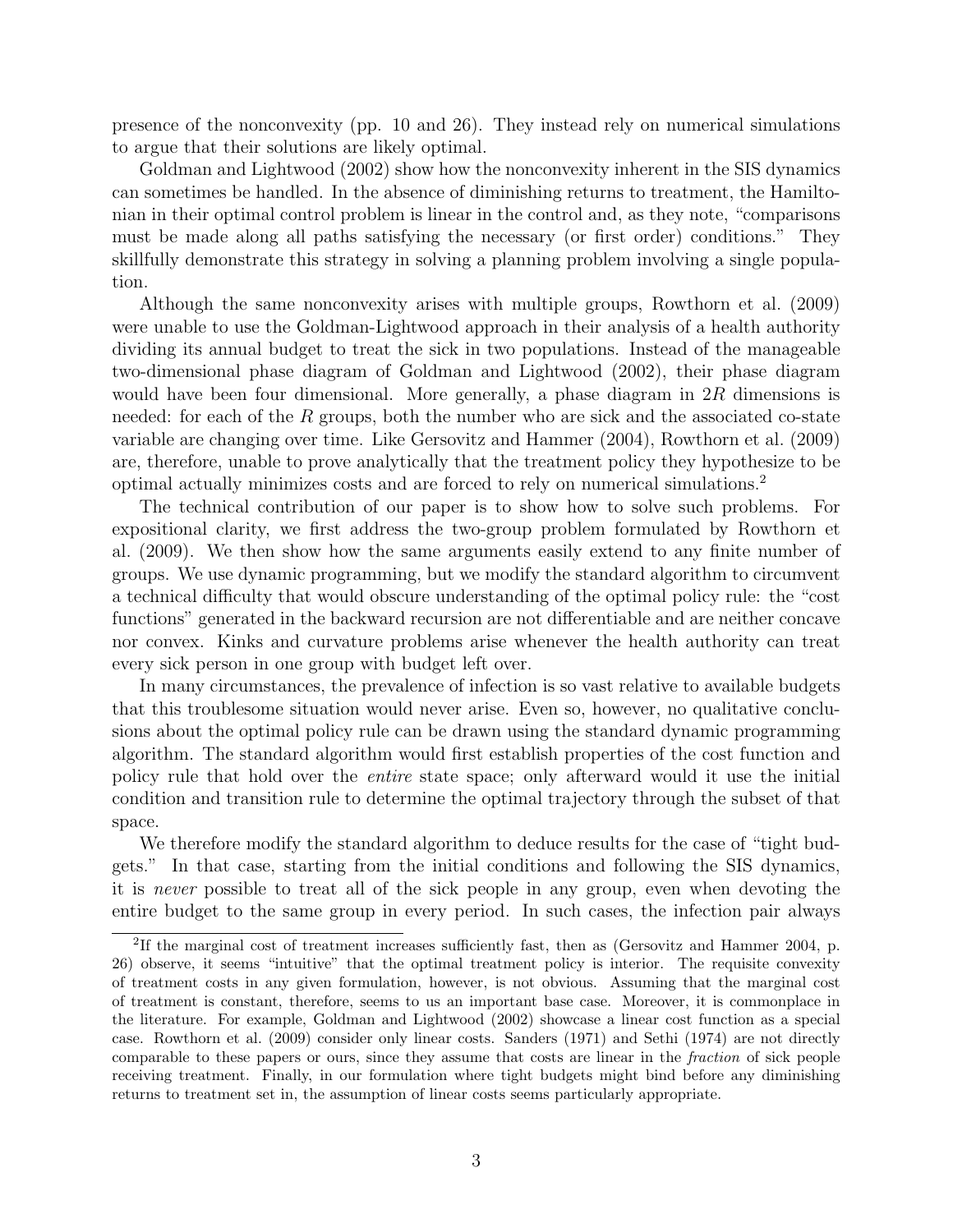lies within a given rectangular region. We establish that each cost function is strictly concave over this rectangular region; the irregularities in the cost function that undermine the standard algorithm arise elsewhere in the state space. Since no feasible treatment program can result in infection combinations outside this rectangular region, the curvature of the cost function outside the region is irrelevant. A similar argument may be useful in other dynamic programming problems for which qualitative conclusions about the optimal policy seem elusive.

The remainder of the paper is organized as follows. In section 2, we consider the problem of a health authority allocating funds over time to minimize the discounted sum of social costs of infection in two groups. Throughout this section, we assume that the health authority receives an annual budget and can neither borrow against it nor save funds for the future. In section 3, we show how our arguments generalize when the health authority allocates its budget across  $R > 2$  groups. We then relax the constraint on borrowing and saving in section 4. Section 5 concludes the paper. Throughout, we assume that those infected in one group cannot transmit their disease to members of another group. Therefore, our analysis applies both to cases where every group faces the same disease, as well as to cases where the diseases in some (or all) of the groups are different.

## 2 The Health Authority's problem

#### 2.1 Assumptions

Infectious diseases are spreading within two distinct groups. The spread of each infection is governed by the following difference equations:

$$
I_{t+1}^i = (1 - \mu^i)I_t^i + \theta^i \frac{I_t^i}{N^i} (N^i - I_t^i) - \alpha^i F_t^i
$$
 (1)

where parameters  $\mu^i, \theta^i, N^i, \alpha^i > 0$  for groups  $i = A, B$ . The population size of group i is fixed at  $N^i$ . The number of infected individuals (infecteds) in period t is  $I_t^i$  and the number of healthy individuals (susceptibles) is  $N^{i} - I_t^{i}$ . The number of individuals in group i treated in period t is  $F_t^i$ . We interpret  $\mu^i$  as the fraction of infected individuals in group *i* who spontaneously recover (whether or not they were treated),  $\theta^{i} I_{t}^{i}/N^{i}$  as the fraction of susceptibles that become infected (which is proportional to the fraction infected), and  $\alpha^i$  as the fraction of those treated individuals whom the treatment cures (excluding those treated who would have recovered spontaneously so as to avoid double counting). Mathematically, each group's infection level is independent of the other's, which implies that the infections do not spread between the groups. In this case, different diseases can be afflicting the two groups.

We assume that the cost of treating each infected individual in group  $i$  is constant  $p^i$  and that the health authority has an annual budget in period  $t$  of  $M_t$ . The health authority can neither borrow against its budget nor save funds for the future. The budget constraint in period  $t$  is therefore

$$
p^A F_t^A + p^B F_t^B \le M_t,\tag{2}
$$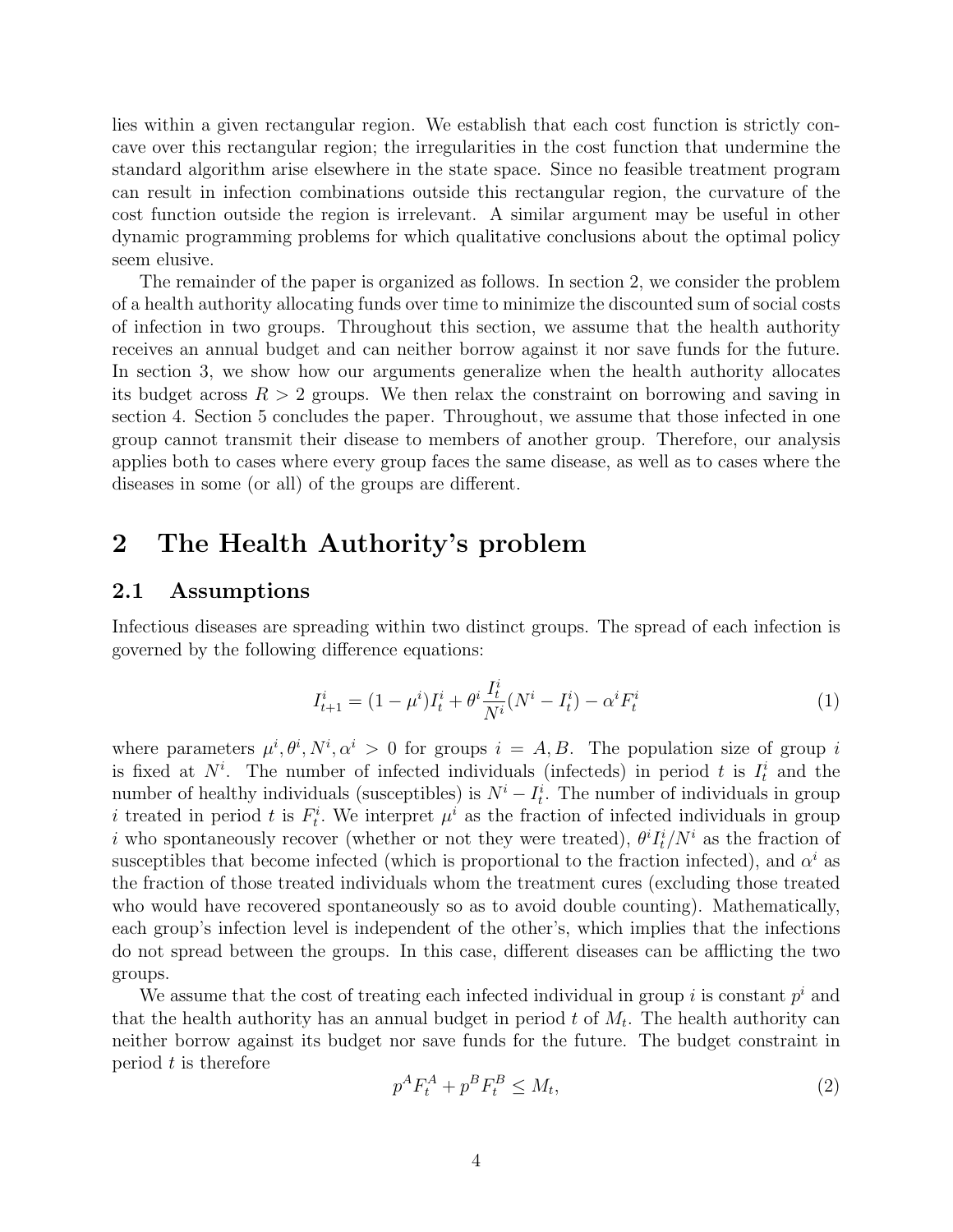for all  $t = 1, ..., T$ ; we relax this assumption in Section 4. And we assume that the treatment is never used as a prophylactic, so only infected individuals receive it:

$$
0 \le F_t^i \le I_t^i \tag{3}
$$

for  $i = A, B$  and all  $t = 1, ..., T$ .

To streamline the notation, let

$$
\Gamma^i(I_t^i) \equiv (1 - \mu^i)I_t^i + \theta^i \frac{I_t^i}{N^i}(N^i - I_t^i)
$$
\n(4)

denote the number of infections in group i in period  $t+1$  if there were  $I_t^i$  infecteds in period t and none received treatment. Then the spread of the infection in group  $i$  can be re-expressed as

$$
I_{t+1}^i = \Gamma^i(I_t^i) - \alpha^i F_t^i \tag{5}
$$

for  $i = A, B$ . For most of the paper we suppress further mention of the specific functional form in (1) above. Thus, all of our results will hold for the generic functional form in (5), subject to a handful of regularity assumptions that we detail immediately below.

We impose several restrictions on the infection dynamics. First, we assume that  $\Gamma^{i}(I_t^i)$  –  $\alpha^{i} I_{t}^{i}$  is strictly increasing in  $I_{t}^{i}$  for all  $I_{t}^{i} \in [0, N^{i}]$  for  $i = A, B$ . That is, if every infected individual received treatment, the more infected people there are in the current period, the more there would be in the next period. As we show below, this assumption guarantees that the cost function is increasing, which implies that it is always optimal to exhaust the budget.<sup>3</sup> It follows from this assumption that  $\Gamma^{i}(I_t^i)$  is also increasing for all  $I_t^i \in [0, N^i]$  for  $i = A, B.$ 

Second, we assume that  $\Gamma^{i}(I_t^i)$  is strictly concave for all  $I_t^i \in [0, N^i]$  for  $i = A, B$ . That  $\Gamma(\cdot)$  is concave when we impose our specific functional form is clear from the second derivative  $-\frac{2\theta^i}{N^i} < 0$  and requires no further assumptions in that special case.

Third, we assume that  $\Gamma^{i}(0) = 0$  and that  $\Gamma^{i}(N^{i}) \leq N^{i}$  for  $i = A, B$ , which, given our other assumptions, implies that infection levels in each group are always nonnegative and never exceed either group's population:

$$
0 \le I_t^i \le N^i \tag{6}
$$

for  $i = A, B$  and all  $t = 1, ..., T$ .<sup>4</sup>

Finally, we make the following simplifying assumption: even if the health authority devoted its entire budget in every period to the same group (either A or B), it would never have enough funds to treat all the infected individuals in that group. Hence, no matter how the health authority behaves,

$$
1-\mu^i-\theta^i-\alpha^i>0,
$$

for  $i = A, B$ .

 ${}^{3}$ Given the specific functional form we present above, this assumption reduces to a restriction on the first derivative evaluated at  $I_t^i = N^i$ :

<sup>&</sup>lt;sup>4</sup>It is clear that  $\Gamma^i(0) = 0$  for our specific functional form. The assumption that  $\Gamma^i(N^i) \leq N^i$  holds as long as  $\mu^i \in [0,1]$  for  $i = A, B$ : given an infection level of  $I_t^i \in [0, N^i]$  in period t, the minimum number of infecteds in period  $t + 1$  would be  $\Gamma^i(0) - \alpha^i \cdot 0 = 0$ , while the maximum would be  $\Gamma^i(N^i) = (1 - \mu^i)N^i \in [0, N^i]$ .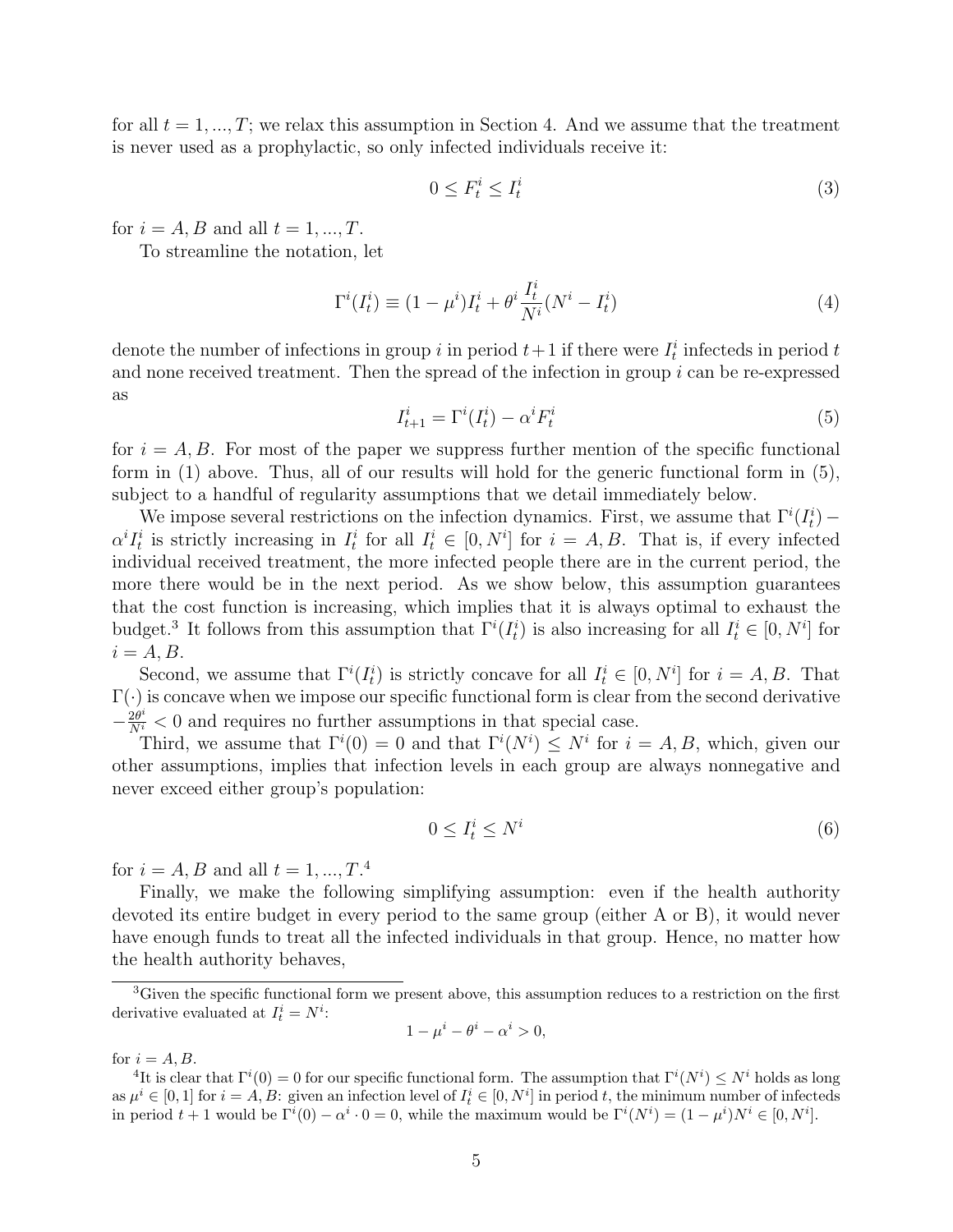

**Figure 1:** Period t's rectangle

Note: Assumption 1 is that it is never possible to treat all the sick people in either group. Thus, infection pairs in period  $t$  must lie within the rectangular region identified in the figure. Given assumption 1, we are able to establish concavity of the cost function over this rectangular region.

Assumption 1.  $N^i \geq I^i_t \geq \frac{M_t}{p^i}$  $\frac{M_t}{p^i}$  *for*  $i = A, B$  *for all*  $t = 1, 2, ..., T$ *.* 

It follows that, in period  $t$ , the infection pair must lie in a rectangular region of height  $N^B - \frac{M_t}{p^B}$  and length  $N^A - \frac{M_t}{p^A}$ . We refer to this as "period t's rectangle." See Figure 1. Assumption 1 is not necessary in some cases for our result but seems realistic and simplifies the analysis.

#### 2.2 Cost-minimization problem

The health authority chooses how many individuals to treat in each group in every period  $t = 1, ..., T$ , subject to constraints (2) and (3) above, to minimize the discounted sum of the social costs of infection in the two groups:

$$
\sum_{t=1}^{T} \delta^{t-1} [s^A I_t^A + s^B I_t^B],
$$

where T indexes the final period,  $s^i$  denotes the social cost per infected person in group i, and  $\delta \in (0,1)$  denotes the discount factor. We assume that infection levels initially are  $\bar{I}_1^A$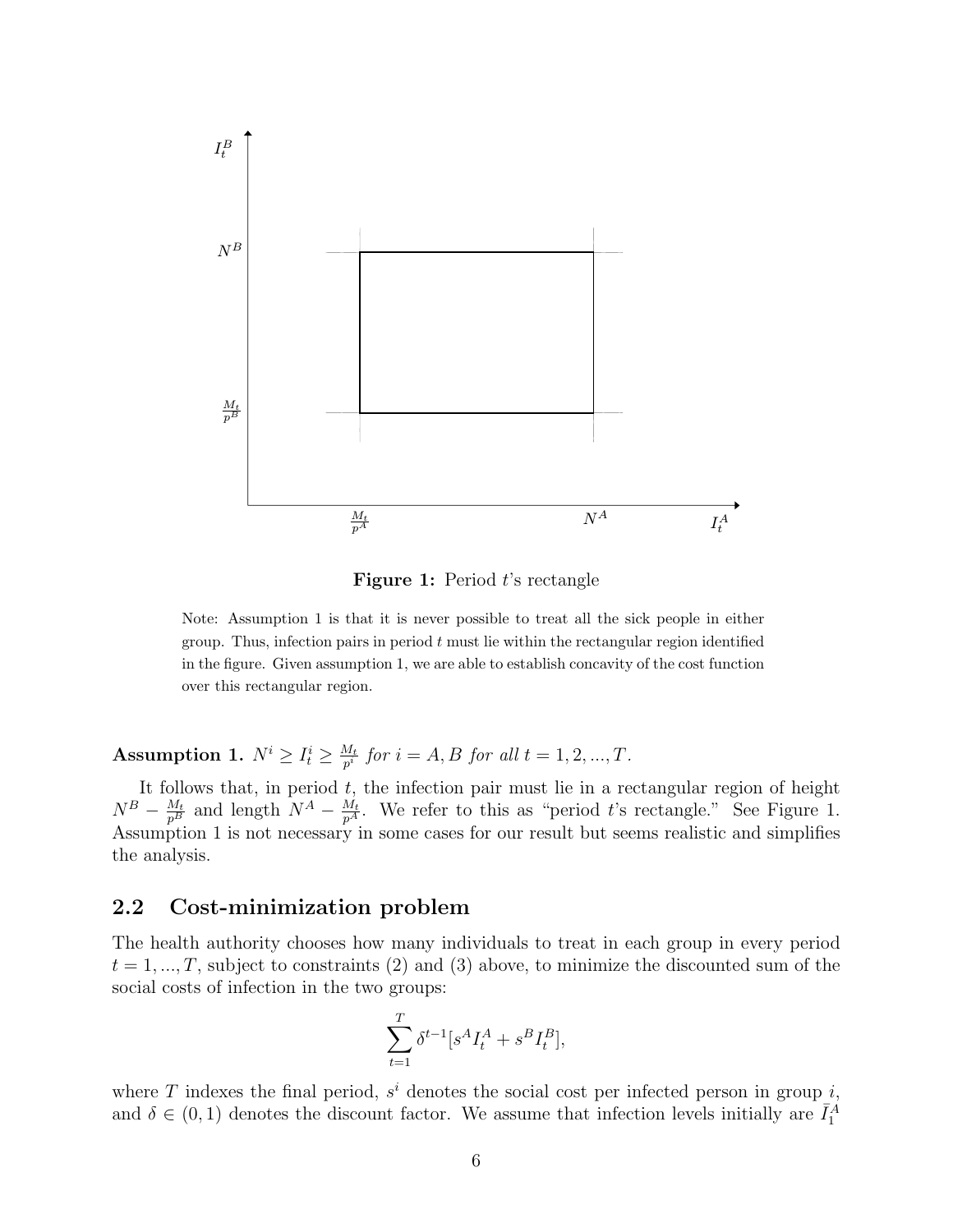and  $\bar{I}_1^B$  and thereafter follow the relevant difference equation in (1) (or equation (5), the case of a generic functional form).

It is convenient to express the health authority's problem recursively. Denote the minimized cost of entering period  $t+1$  with infection pair  $(I_{t+1}^A, I_{t+1}^B)$  and proceeding optimally thereafter as  $C_{t+1}(I_{t+1}^A, I_{t+1}^B)$ .<sup>5</sup> The cost function for period t therefore is given by

$$
C_t(I_t^A, I_t^B) = \min_{F_t^A, F_t^B} s^A I_t^A + s^B I_t^B + \delta C_{t+1}(\Gamma^A(I_t^A) - \alpha^A F_t^A, \Gamma^B(I_t^B) - \alpha^B F_t^B)
$$

subject to  $p^A F_t^A + p^B F_t^B \leq M_t$  and  $F_t^A, F_t^B \geq 0$ .

#### 2.3 Three-period problem

To build intuition, we begin by determining what the health authority should do in the last three periods  $(T-2, T-1, A)$  and T). Since spending at T has no effect on social costs until after the end of the horizon, it is optimal to spend nothing then  $(F_T^i = 0)$  and  $C_T(I_T^A, I_T^B) =$  $s^A I_T^A + s^B I_T^B$ . As for the optimal decision at  $T-1$ , the social cost of infection is a linear, strictly decreasing function of the number of individuals  $(F_{T-1}^A, F_{T-1}^B)$  treated in each group. Hence, it will be optimal to spend the entire budget on only one group.

More formally, the health authority wants to allocate its budget at  $T-1$  to minimize the discounted social cost of infection from that period onward:

$$
C_{T-1}(I_{T-1}^A, I_{T-1}^B) = \min_{F_{T-1}^A, F_{T-1}^B} s^A I_{T-1}^A + s^B I_{T-1}^B
$$
  
 
$$
+ \delta[s^A \Gamma^A (I_{T-1}^A) - s^A \alpha^A F_{T-1}^A + s^B \Gamma^B (I_{T-1}^B) - s^B \alpha^B F_{T-1}^B]
$$
(7)

subject to  $F_{T-1}^A, F_{T-1}^B \ge 0$  and  $p^A F_{T-1}^A + p^B F_{T-1}^B \le M_{T-1}$ .

The constraint set is a familiar budget triangle, with boundary slope  $-\frac{p^A}{p^B}$ . The slope indicates the number of additional infected individuals in group  $B$  who can be treated using the money saved by not treating one individual in group  $A<sup>6</sup>$ . The preference direction is also conventional (northeast), since treating more individuals in either group reduces the discounted sum of social costs of infection in the two groups. The indifference curves are downward-sloping lines with  $MRS = -\frac{\alpha^A s^A}{\alpha^B s^B} < 0$ . So the health authority should spend its

<sup>&</sup>lt;sup>5</sup>We have suppressed the dependence of minimized costs on future budget levels and various fixed parameters to simplify the notation.

 $6$ Assumption 1 ensures that *all treatment pairs* in the budget triangle are feasible. If Assumption 1 were violated, there could be money left over after treating every infected individual in one group. In that case, treatment pairs in one (or both) corners of the triangle would be deemed inadmissible, since the health authority does not treat susceptibles prophylactically. That is, the constraint set is the intersection of three constraints: the budget set and  $F_t^i \leq I_t^i$  for  $i = A, B$ . Assumption 1 guarantees that these additional constraints never bind and can be disregarded. If Assumption 1 is violated, the optimum might occur where  $F_t^i = I_t^i < \frac{M_t}{p^i}$ . In that case, funds remaining would be spent on the other group. This not only increases the number of cases that must be considered but also results in a minimized cost function that is not concave everywhere. That the health authority never serves both groups (unless it has treated every infected individual in one group) can still be established in the only case we have examined (the symmetric case). But concavity arguments no longer work, and the proof instead relies on a property of the cost function that seems of limited applicability to other problems. The proof for the symmetric case in the absence of Assumption 1 is available upon request.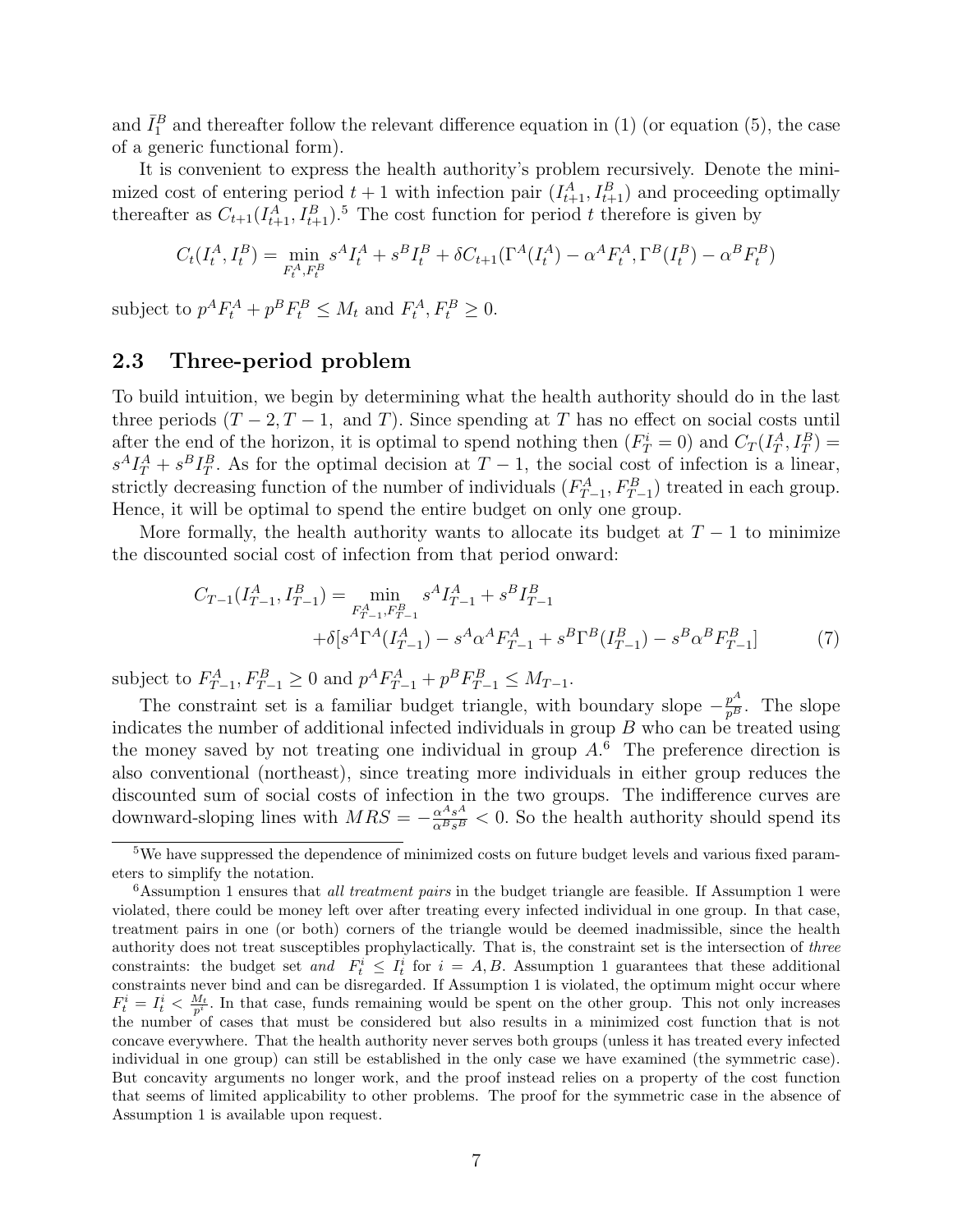entire budget on group A if  $\frac{\alpha^A s^A}{p^A} > \frac{\alpha^B s^B}{p^B}$  and on group B if  $\frac{\alpha^A s^A}{p^A} < \frac{\alpha^B s^B}{p^B}$ . If neither inequality holds, then the health authority is indifferent between spending on infected individuals in either group and any combination of treatment that exhausts the budget is optimal. Intuitively, by treating one less individual in group A, the health authority can treat  $\frac{p^A}{p^B}$  more individuals in group  $B$ . If one less individual is treated in group  $A$ , discounted social costs there would increase by  $\alpha^A s^A$ ; if  $\frac{p^A}{p^B}$  more individuals are treated in group B, social costs there would decrease by  $\alpha^B s^B \frac{p^A}{p^B}$ . This reallocation is beneficial if the result is a *net* reduction in discounted social costs from that period onward  $(\alpha^B s^B \frac{p^A}{p^B} - \alpha^A s^A > 0)$ ; if, instead, it *raises* social costs, then the arbitrage should be reversed. Reallocating toward group A is optimal if (1) the price of treatment  $(p^A)$  in group A is sufficiently low, (2) the effectiveness of the treatment  $(\alpha^A)$  in group A is sufficiently high, or (3) the social cost of infection  $(s^A)$ in group  $\tilde{A}$  is sufficiently high.

The decision in period  $T-1$  of how many individuals in each group to treat is straightforward because the only cost consequences occur in period T. When the decision is made in some prior period, however, the health authority should take into account the discounted cost consequences from the next period onward of reallocating the current budget. To deduce these consequences, the authority needs to compute the sequence of minimized cost functions.

We can compute the minimized cost function in period  $T-1$  by substituting the optimal decision rule  $(F_{T-1}^A, F_{T-1}^B)$  into the objective function in equation (13):

$$
C_{T-1}(I_{T-1}^A, I_{T-1}^B) = s^A I_{T-1}^A + s^B I_{T-1}^B
$$
  
+  $\delta \left[ s^A \Gamma^A (I_{T-1}^A) + s^B \Gamma^B (I_{T-1}^B) - M_{T-1} \max \left( \frac{\alpha^A s^A}{p^A}, \frac{\alpha^B s^B}{p^B} \right) \right].$  (8)

The cost function  $C_{T-1}(I_{T-1}^A, I_{T-1}^B)$  is the sum of continuous functions and is therefore continuous. Since  $\Gamma^i(\cdot)$  is strictly increasing in its single argument (for  $i = A, B$ ),  $C_{T-1}(I_{T-1}^A, I_{T-1}^B)$ is strictly increasing in its two arguments. Moreover, since  $\Gamma^i(\cdot)$  is strictly concave in its single argument and the right-hand side of (8) is additively separable,  $C_{T-1}(I_{T-1}^A, I_{t-1}^B)$  is strictly jointly concave (henceforth, simply "strictly concave") in  $(I_{T-1}^A, I_{T-1}^B)$ . As we will show, prior minimized cost functions inherit these two properties; each is strictly increasing and strictly concave.

The health authority allocates its budget at  $T - 2$  to minimize the discounted social cost of infection from that period onward:

$$
C_{T-2}(I_{T-2}^A, I_{T-2}^B) = \min_{F_{T-2}^A, F_{T-2}^B} s^A I_{T-2}^A + s^B I_{T-2}^B
$$
  
 
$$
+ \delta C_{T-1}(\Gamma^A(I_{T-2}^A) - \alpha^A F_{T-2}^A, \Gamma^B(I_{T-2}^B) - \alpha^B F_{T-2}^B)
$$
(9)

subject to  $F_{T-2}^A, F_{T-2}^B \geq 0$  and  $p^A F_{T-2}^A + p^B F_{T-2}^B \leq M_{T-2}$ . Since the constraint set is compact and the minimand is continuous, an optimal allocation rule for the budget at  $T-2$  exists (Weierstrass Theorem) and the minimum value function  $C_{T-2}(\cdot, \cdot)$  is itself continuous (Berge's Theorem).<sup>7</sup> Admissible allocations of the period  $T - 2$  budget between

<sup>7</sup>Proceeding inductively, it is straightforward to establish that an optimal budget allocation rule exists at each stage.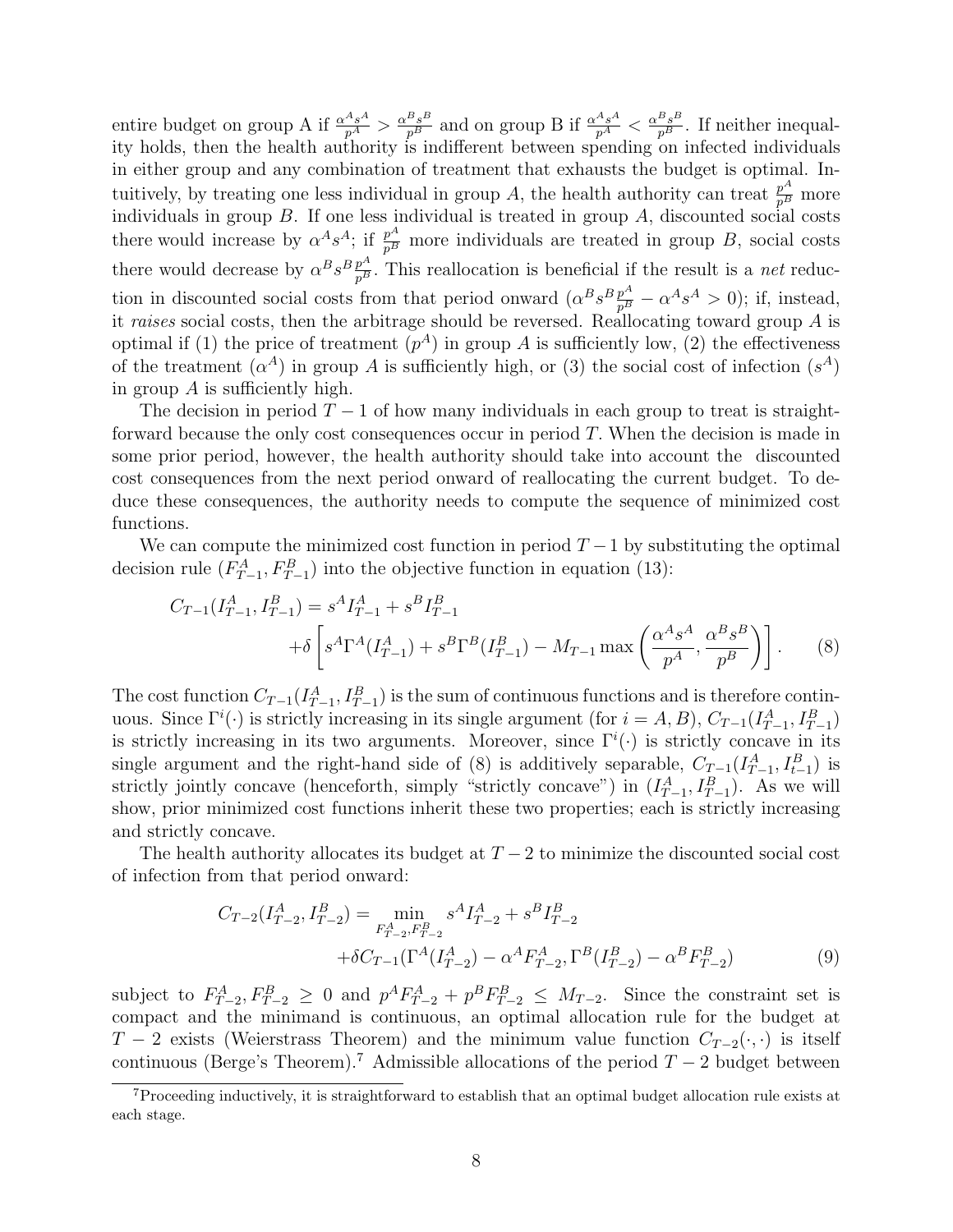

**Figure 2:** Allocation of the health budget in period  $T - 2$ and its consequences for social cost

the two groups lie in a right-triangle with hypotenuse of slope  $-\frac{p^A}{p^B}$ . See Figure 2. The locus of expenditures across the two groups that results in a given discounted social cost from the current period onward is an "indifference curve." The indifference curve is downward sloping, since spending more on either group would lower the discounted social cost. Budget allocations to the "southwest" of the indifference curve (including the origin, where nothing is spent on the sick of either group) result in strictly higher social cost while budget allocations to the "northeast" result in strictly lower social cost. Since  $C_{T-1}(I_{T-1}^A, I_{T-1}^B)$  is strictly concave in the infection pair, it is strictly concave in the pair of health expenditures and must be strictly quasi-concave in them as well. Hence, budget allocations resulting in a strictly higher discounted social cost must form a strictly convex set, and the optimal allocation of the health budget requires spending the entire health budget at  $T - 2$  on a single group.<sup>8</sup>

$$
\frac{dF_{T-2}^B}{dF_{T-2}^A} = -\frac{(\delta \alpha^A + \delta^2 \alpha^A \Gamma^{A'} (\Gamma^A (I_{T-2}^A) - \alpha^A F_{T-2}^A))s^A}{(\delta \alpha^B + \delta^2 \alpha^B \Gamma^{B'} (\Gamma^B (I_{T-2}^B) - \alpha^B F_{T-2}^B))s^B},\tag{10}
$$

which is strictly negative since  $\Gamma^i(\cdot)$  is strictly increasing for  $i = A, B$ . Since  $\Gamma^i(\cdot)$  is also strictly concave, the magnitude of the MRS strictly *increases* as one moves downward along any indifference curve (as  $F_{T-2}^A$ increases and  $F_{T-2}^B$  decreases). That is, the indifference curves are strictly concave.

<sup>&</sup>lt;sup>8</sup>The marginal rate of substitution between  $F_{T-2}^A$  and  $F_{T-2}^B$  is: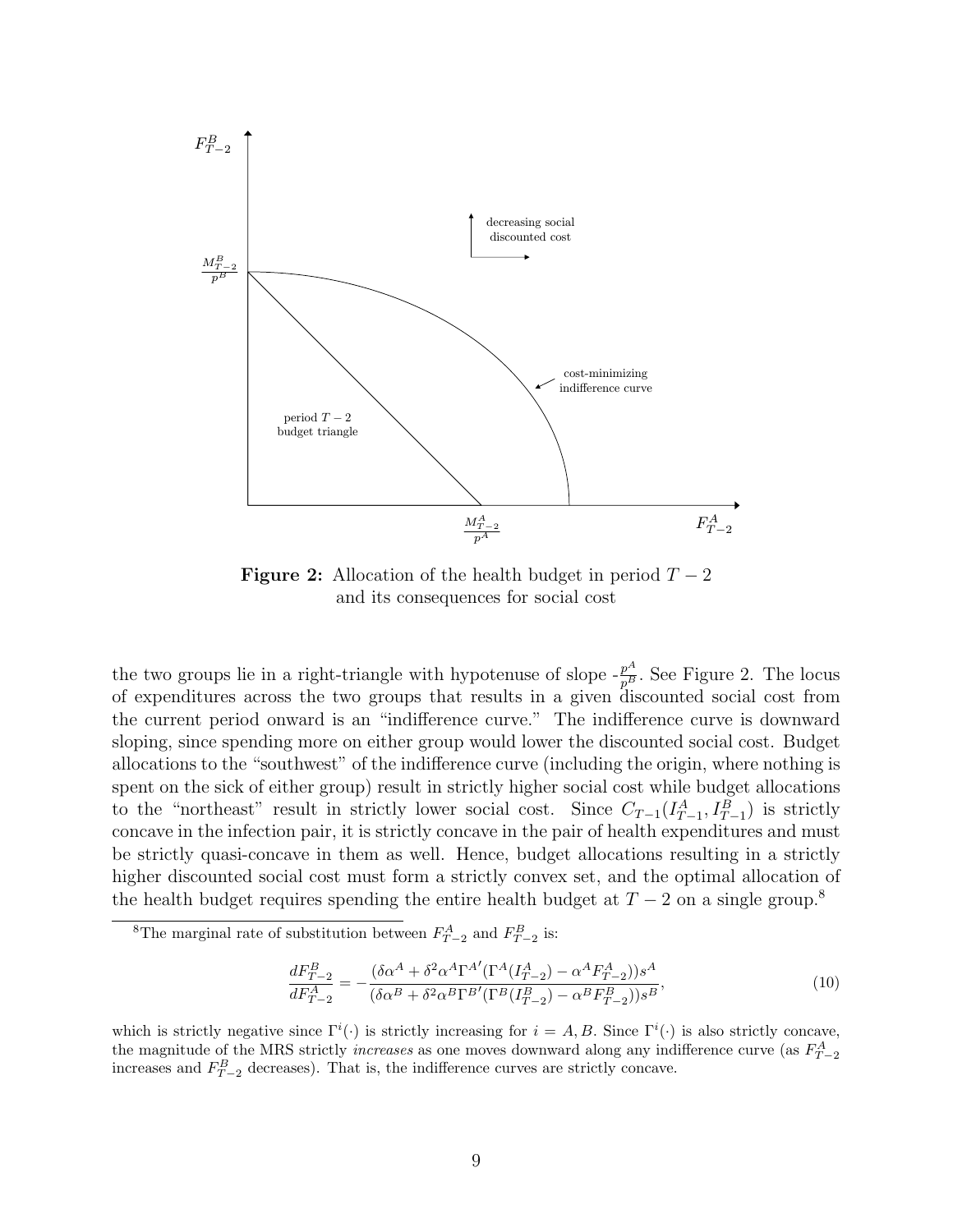#### 2.4 Problem of any finite length

With any finite number of periods, the health authority chooses  $F_t^A, F_t^B \geq 0$  to minimize

$$
s^{A}I_{t}^{A} + s^{B}I_{t}^{B} + \delta C_{t+1} \left( \Gamma^{A}(I_{t}^{A}) - \alpha^{A}F_{t}^{A}, \Gamma^{B}(I_{t}^{B}) - \alpha^{B}F_{t}^{B} \right)
$$
(11)

subject to the budget constraint  $p^A F_t^A + p^B F_t^B \leq M_t$ . We will show that the cost function in every period  $(t = 1, \ldots T-1)$  is both strictly increasing and strictly concave in its inherited infection levels. This in turn implies that in every period the health authority will devote its entire budget to either one group or the other.

We begin by showing that the cost function is strictly increasing in every period.

**Theorem 1.** The cost function  $C_t(I_t^A, I_t^B)$  is strictly increasing for any  $I_t^i \in [\frac{M_t}{p^i}]$  $\frac{M_t}{p^i}, N^i]$  where  $i = A, B, \text{ and } t = 1, 2, ..., T.$ 

*Proof.* First recall that the cost function at  $T-1$ ,  $C_{T-1}(I_{T-1}^A, I_{T-1}^B)$ , is strictly increasing for any infection levels  $(I_{T-1}^A, I_{T-1}^B)$  in the period  $T-1$  rectangle. Now assume inductively that in any period  $t < T - 1$  the cost function starting in the subsequent period  $C_{t+1}(I_{t+1}^A, I_{t+1}^B)$ is strictly increasing for any infection levels  $(I_{t+1}^A, I_{t+1}^B)$  in the period  $t+1$  rectangle. We will show that the cost function starting in period t given by  $C_t(I_t^A, I_t^B)$  is strictly increasing for any infection levels  $(I_t^A, I_t^B)$  in the period t rectangle.

Let

$$
\Omega(I_t^A, I_t^B, F_t^A, F_t^B) \equiv s^A I_t^A + s^B I_t^B + \delta C_{t+1} \left( \Gamma^A(I_t^A) - \alpha^A F_t^A, \Gamma^B(I_t^B) - \alpha^B F_t^B \right) \tag{12}
$$

denote the objective function that the health authority minimizes. Note that by hypothesis  $C_{t+1}(I_{t+1}^A, I_{t+1}^B)$  is strictly increasing for  $(I_{t+1}^A, I_{t+1}^B)$  in the period  $t+1$  rectangle and that  $\Gamma^i(I_t^i)$  is strictly increasing in  $I_t^i$  for  $i = A, B$ . Thus,  $\Omega(I_t^A, I_{t,\gamma}^B, F_{t,\gamma}^A, F_t^B)$  is strictly increasing for any infection pair  $(I_t^A, I_t^B)$  in the period t rectangle. Let  $(\hat{F}_t^A, \hat{F}_t^B)$  be the cost-minimizing treatment levels given initial infection levels  $(\hat{I}_t^A, \hat{I}_t^B)$  in the period t rectangle. Consider any smaller infection pair  $(I_t^A, I_t^B)$  in the period t rectangle such that  $\hat{I}_t^A > I_t^A$  and  $\hat{I}_t^B = I_t^B$ , so that the infection pair is strictly smaller in the direction of  $I_t^A$ . Then the minimized discounted social cost from period t onward of entering period t with a strictly smaller infection pair is strictly smaller. That is,

$$
C_t(\hat{I}_t^A, \hat{I}_t^B) = \Omega(\hat{I}_t^A, \hat{I}_t^B, \hat{F}_t^A, \hat{F}_t^B) > \Omega(I_t^A, I_t^B, \hat{F}_t^A, \hat{F}_t^B) \ge C_t(I_t^A, I_t^B),
$$

where equality in the first line follows from the definition of the cost function, the inequality in the second line follows from the fact that the minimand is an increasing function of initial infection levels, and the inequality in the third line follows from cost minimization. So the cost function is strictly increasing for any  $I_t^A \in [\frac{M_t}{p^A}, N^A]$ . A symmetric argument establishes that it is also strictly increasing for any  $I_t^B \in [\frac{M_t}{p^B}, N^B]$ .<sup>9</sup>  $\Box$ 

<sup>9</sup>We could show that the cost function is strictly increasing over a wider range of infection levels, but the proof of our key result below relies on concavity, which we are only able to establish over the period t rectangle.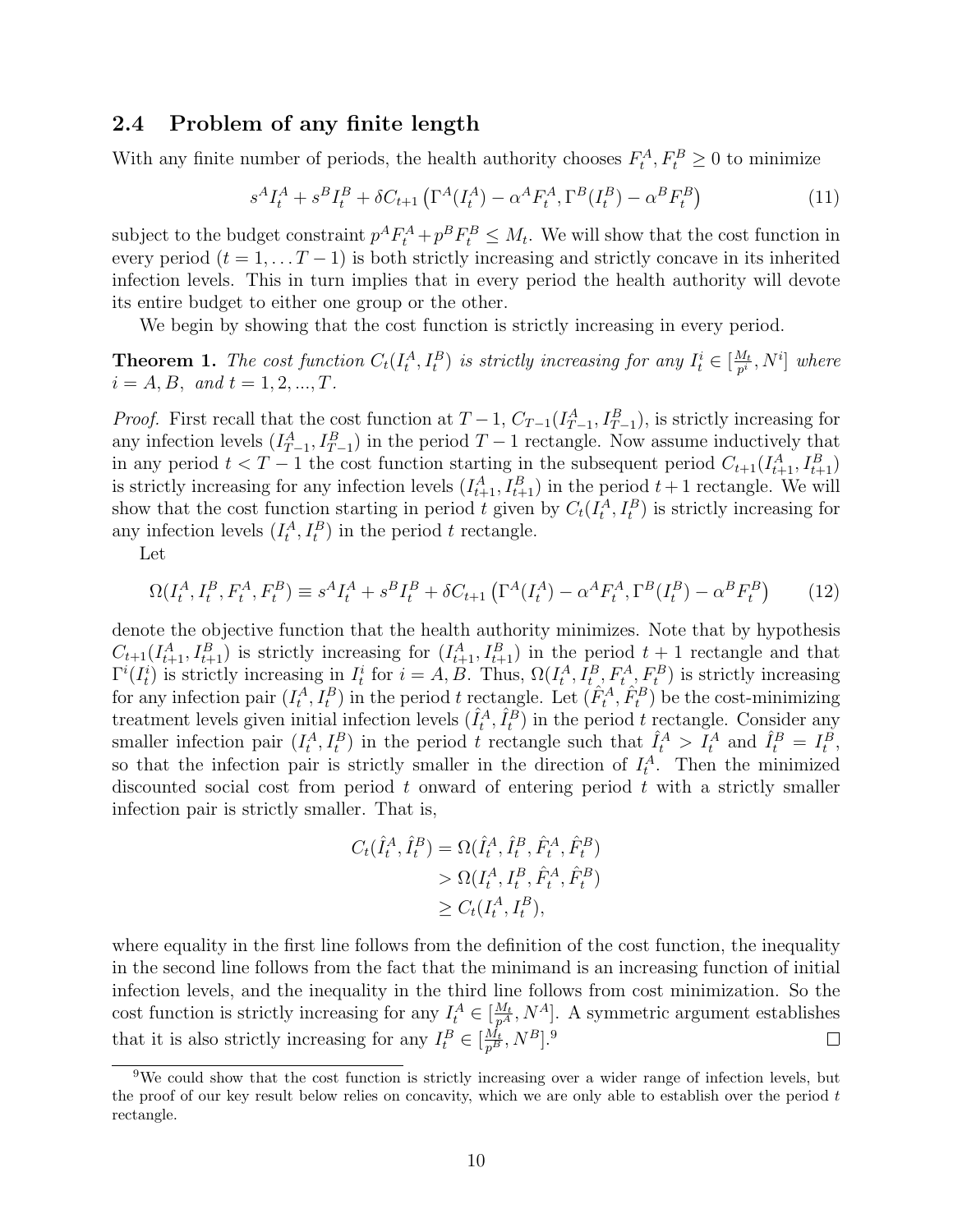Next we show that the cost function in every period is strictly concave over the rectangular region identified in assumption 1.

**Theorem 2.** The cost function  $C_t(I_t^A, I_t^B)$  is strictly concave for any  $I_t^i \in [\frac{M_t}{p^i}]$  $\frac{M_t}{p^i}, N^i]$  where  $i = A, B, \text{ and } t = 1, 2, ..., T - 1.$ 

*Proof.* Recall that  $C_{T-1}(I_{T-1}^A, I_{T-1}^B)$ , defined in equation (8), is strictly concave for any  $(I_{T-1}^A, I_{T-1}^B)$  in the period  $T-1$  rectangle. Now assume inductively that in any period  $t < T - 1$  the cost function starting in the subsequent period  $C_{t+1}(I_{t+1}^A, I_{t+1}^B)$  is strictly concave for any  $(I_{t+1}^A, I_{t+1}^B)$  in the period  $t+1$  rectangle. We will show that the cost function starting in period t given by  $C_t(I_t^A, I_t^B)$  is strictly concave for any  $(I_t^A, I_t^B)$  in the period t rectangle.

As before, let

$$
\Omega(I_t^A, I_t^B, F_t^A, F_t^B) \equiv s^A I_t^A + s^B I_t^B + \delta C_{t+1} \left( \Gamma^A(I_t^A) - \alpha^A F_t^A, \Gamma^B(I_t^B) - \alpha^B F_t^B \right)
$$

be the function that the health authority minimizes. Note that if  $C_{t+1}(I_{t+1}^A, I_{t+1}^B)$  is strictly concave in  $(I_{t+1}^A, I_{t+1}^B)$  for any infection pair in the period  $t+1$  rectangle, then  $\Omega(I_t^A, I_t^B, F_t^A, F_t^B)$ is strictly concave for any  $(I_t^A, I_t^B)$  in the period t rectangle, since  $\Gamma^i(I_t^i)$  is strictly concave in  $I_t^i$  for  $i = A, B$ .<sup>10</sup>

By the definition of strict concavity,

$$
\Omega(\lambda I_t^A + (1 - \lambda)\hat{I}_t^A, \lambda I_t^B + (1 - \lambda)\hat{I}_t^B, F_t^A, F_t^B) > \lambda \Omega(I_t^A, I_t^B, F_t^A, F_t^B) + (1 - \lambda)\Omega(\hat{I}_t^A, \hat{I}_t^B, F_t^A, F_t^B)
$$

for any two distinct feasible pairs of starting infection levels  $(I_t^A, I_t^B)$  and  $(\hat{I}_t^A, \hat{I}_t^B)$  in the period t rectangle, any constant  $\lambda \in (0, 1)$ , and any affordable treatment level  $(F_t^A, F_t^B)$ .

Now let

$$
(F_t^{A\lambda}, F_t^{B\lambda}) = \underset{(F_t^A, F_t^B)}{\arg\min} \Omega(\lambda I_t^A + (1 - \lambda)\hat{I}_t^A, \lambda I_t^B + (1 - \lambda)\hat{I}_t^B, F_t^A, F_t^B)
$$

be the cost-minimizing treatment starting from initial infection levels  $(\lambda I_t^A + (1-\lambda)\hat{I}_t^A, \lambda I_t^B +$  $(1 - \lambda)\hat{I}_t^B$ ). Then

$$
C_t(\lambda I_t^A + (1 - \lambda)\hat{I}_t^A, \lambda I_t^B + (1 - \lambda)\hat{I}_t^B) = \Omega(\lambda I_t^A + (1 - \lambda)\hat{I}_t^A, \lambda I_t^B + (1 - \lambda)\hat{I}_t^B, F_t^{A\lambda}, F_t^{B\lambda})
$$
  
>  $\lambda \Omega(I_t^A, I_t^B, F_t^{A\lambda}, F_t^{B\lambda}) + (1 - \lambda)\Omega(\hat{I}_t^A, \hat{I}_t^B, F_t^{A\lambda}, F_t^{B\lambda})$   
 $\geq \lambda C_t(I_t^A, I_t^B) + (1 - \lambda)C_t(\hat{I}_t^A, \hat{I}_t^B),$ 

<sup>10</sup>Observe that

$$
C_{t+1}(\Gamma^A(\lambda I_t^A + (1-\lambda)\hat{I}_t^A) - \alpha^A F_t^A, \Gamma^B(\lambda I_t^B + (1-\lambda)\hat{I}_t^B) - \alpha^B F_t^B) >
$$
  

$$
C_{t+1}(\lambda(\Gamma^A(I_t^A) - \alpha^A F_t^A) + (1-\lambda)(\Gamma^A(\hat{I}_t^A) - \alpha^A F_t^A), \lambda(\Gamma^B(I_t^B) - \alpha^B F_t^B) + (1-\lambda)(\Gamma^B(\hat{I}_t^B) - \alpha^B F_t^B) >
$$
  

$$
\lambda C_{t+1}(\Gamma^A(I_t^A) - \alpha^A F_t^A, \Gamma^B(I_t^B) - \alpha^B F_t^B) + (1-\lambda)C_{t+1}(\Gamma^A(\hat{I}_t^A) - \alpha^A F_t^A, \Gamma^B(\hat{I}_t^B) - \alpha^B F_t^B)
$$

for any two sets of distinct infection pairs  $(I_t^A, I_t^B)$  and  $(\hat{I}_t^A, \hat{I}_t^B)$  in the period t rectangle and any  $\lambda \in (0, 1)$ . The first inequality follows from  $\Gamma^i(\cdot)$  strictly concave for  $i = A, B$  and  $C_{t+1}(I_{t+1}^A, I_{t+1}^B)$  strictly increasing (note the substitution  $F_t^i = \lambda F_t^i + (1-\lambda)F_t^i$ ), while the second inequality follows from  $C_{t+1}(I_{t+1}^A, I_{t+1}^B)$  strictly concave in its arguments. Thus, the first and last lines together imply that  $C_{t+1}(\Gamma^A(I_t^A) - \alpha^A F_t^A[\Gamma^B(I_t^B) \alpha^B F_t^B$ ) is strictly concave in  $(I_t^A, I_t^B)$ . Thus,  $\Omega(I_t^A, I_t^B, F_t^A, F_t^B)$  is also strictly concave in  $(I_t^A, I_t^B)$ , since it simply adds a linear combination of  $I_t^A$  and  $I_t^B$  to  $C_{t+1}(\Gamma^A(I_t^A) - \alpha^A F_t^A, \Gamma^B(I_t^B) - \alpha^B F_t^B)$ .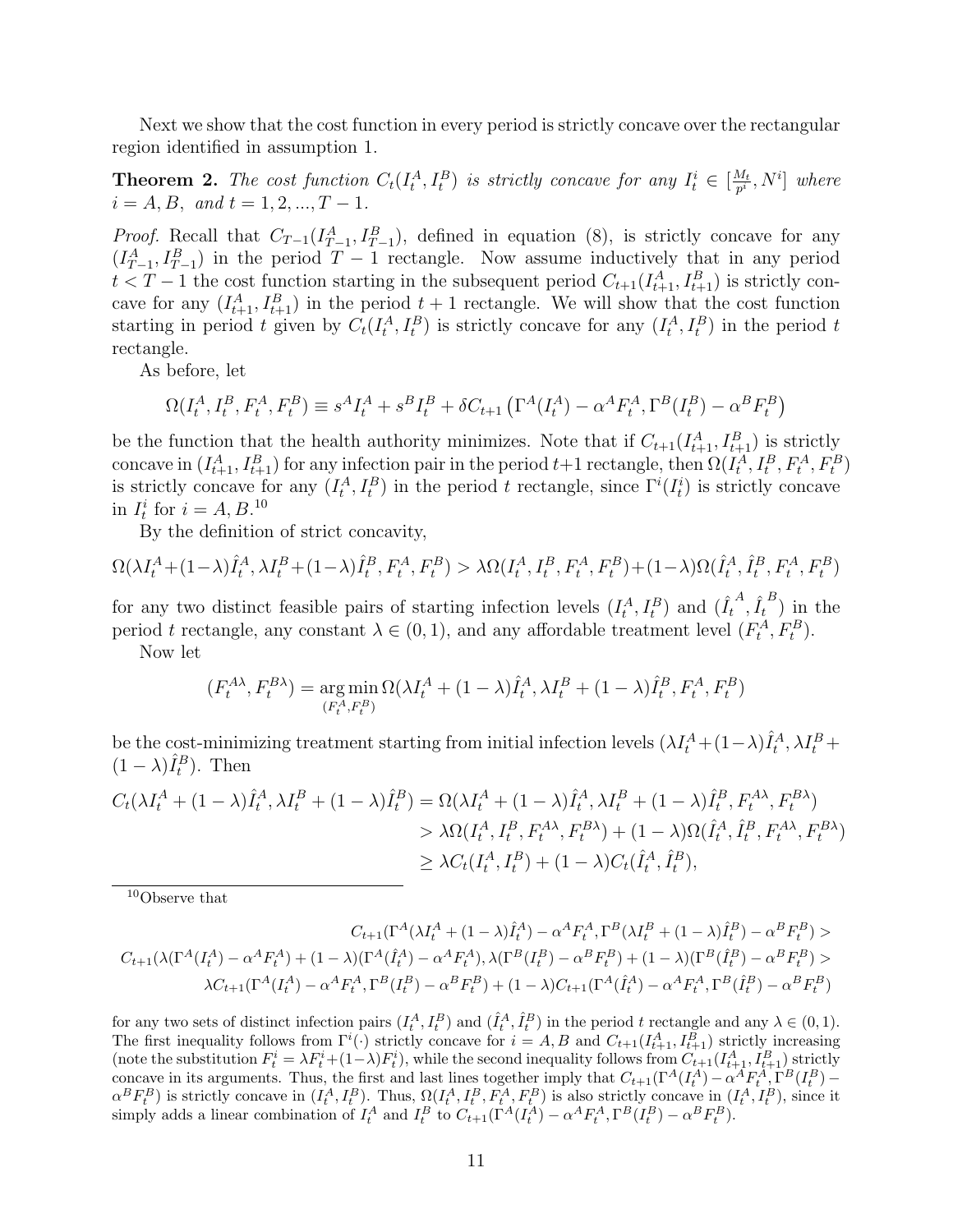where the equality in the first line follows from the definition of the cost function, the inequality in the second line follows from strict concavity, and the inequality in the third line follows from cost minimization. Therefore,  $C_t(I_t^A, I_t^B)$  is strictly concave in  $(I_t^A, I_t^B)$ .<sup>11</sup>  $\Box$ 

We now pull together the several results above to prove the key qualitative result of our analysis that in every period the health authority will focus its entire budget on one group or the other.

**Theorem 3.** Under assumption 1, it is optimal either for  $F_t^A = \frac{M_t}{p^A}$  and  $F_t^B = 0$  or  $F_t^A = 0$ *and*  $F_t^B = \frac{M_t}{p^B}$  *in every period*  $t = 1, 2, ..., T - 1$ *.* 

*Proof.* Because  $C_{t+1}(I_{t+1}^A, I_{t+1}^B)$  is strictly increasing for any  $(I_{t+1}^A, I_{t+1}^B)$  in the period  $t+1$ rectangle, the health authority's minimand in equation (14) is strictly decreasing in both  $F_t^A$ and  $F_t^B$  (by theorem 1) and the health authority should spend its entire budget in period t. We already showed that spending the entire budget on one group is optimal in period  $T-1$ . Moving to earlier periods, since the cost function starting in period  $t+1$  is strictly concave for any  $(I_{t+1}^A, I_{t+1}^B)$  in the period  $t+1$  rectangle (by theorem 2), it is also strictly concave in  $F_t^A$  and  $F_t^B$  for every budget allocation that is affordable in period t. This follows because  $\Gamma^{i}(I_t^i) - \alpha^{i} F_t^i$  is linear in  $F_t^i$  for  $i = A, B$ . Consequently the indifference curves are strictly concave everywhere in the budget set. Consequently, spending the entire budget on one group is always optimal.  $\Box$ 

Thus far, we have established that it is optimal for the health authority to allocate each period's budget entirely to one group or the other. This result follows from the concavity of the cost function over the relevant domain. To determine *which* group will receive treatment, however, we must impose further assumptions. If we assume that the groups share identical infection dynamics, treatment price, and social cost, such that the only difference is the starting level of infection, it turns out that it is optimal to devote the entire budget to the group with the *lower* level of infection, and this same group will receive treatment in every period. The following theorem and proof establish this result.

Theorem 4. *Under assumption 1, if group A and group B have identical parameters (i.e.,*  $if \Gamma^A(\cdot) = \Gamma^B(\cdot) = \Gamma(\cdot), \ \alpha^A = \alpha^B = \alpha, \ p^A = p^B = p, \ and \ s^A = s^B = s$ , then it is optimal to *treat the group in which the current rate of infection is lowest in every period*  $t = 1, ..., T - 1$ , *and the same group will receive treatment in every period*  $t = 1, ..., T - 1$ .<sup>12</sup>

<sup>11</sup>Note that assumption 1 is critical here as it implies that the constraint set is the same for all pairs of inherited infection levels and their convex combinations:  $p^A F_t^A + p^B F_t^B \leq M_t$ . Without this assumption, there would be no guarantee that  $(F_t^{A\lambda}, F_t^{B\lambda})$  is feasible from both  $(I_t^A, I_t^B)$  and  $(\hat{I}_t^A, \hat{I}_t^B)$ , in which case the second and third lines above would make no sense. For example, suppose it were the case that  $I_t^A, I_t^B > 0$ and  $\hat{I}_t^A$ ,  $\hat{I}_t^B = 0$ . In this scenario,  $(F^{A\lambda}, F^{B\lambda})$  is not even feasible from  $(\hat{I}_t^A, \hat{I}_t^B)$ , given the constraints that  $0 \leq F_t^i \leq I_t^i$  for  $i = A, B$ , and the proof breaks down. In addition, without assumption 1, the cost function in period  $T-1$  is not globally concave over all relevant starting infection pairs, as we showed above, so the proof by induction never gets off the ground. For a further discussion of assumption 1, see the Appendix.

 $12$ It turns out that this result holds in the absence of assumption 1, with the modification that treatment is allocated only to the group with higher levels of infection after every sick person in the other group has already been treated. As we note above, the proof relies on a nonstandard property of the cost function, which is specific to the case where group A and group B have identical parameters and therefore of limited applicability to other problems. This proof is available upon request.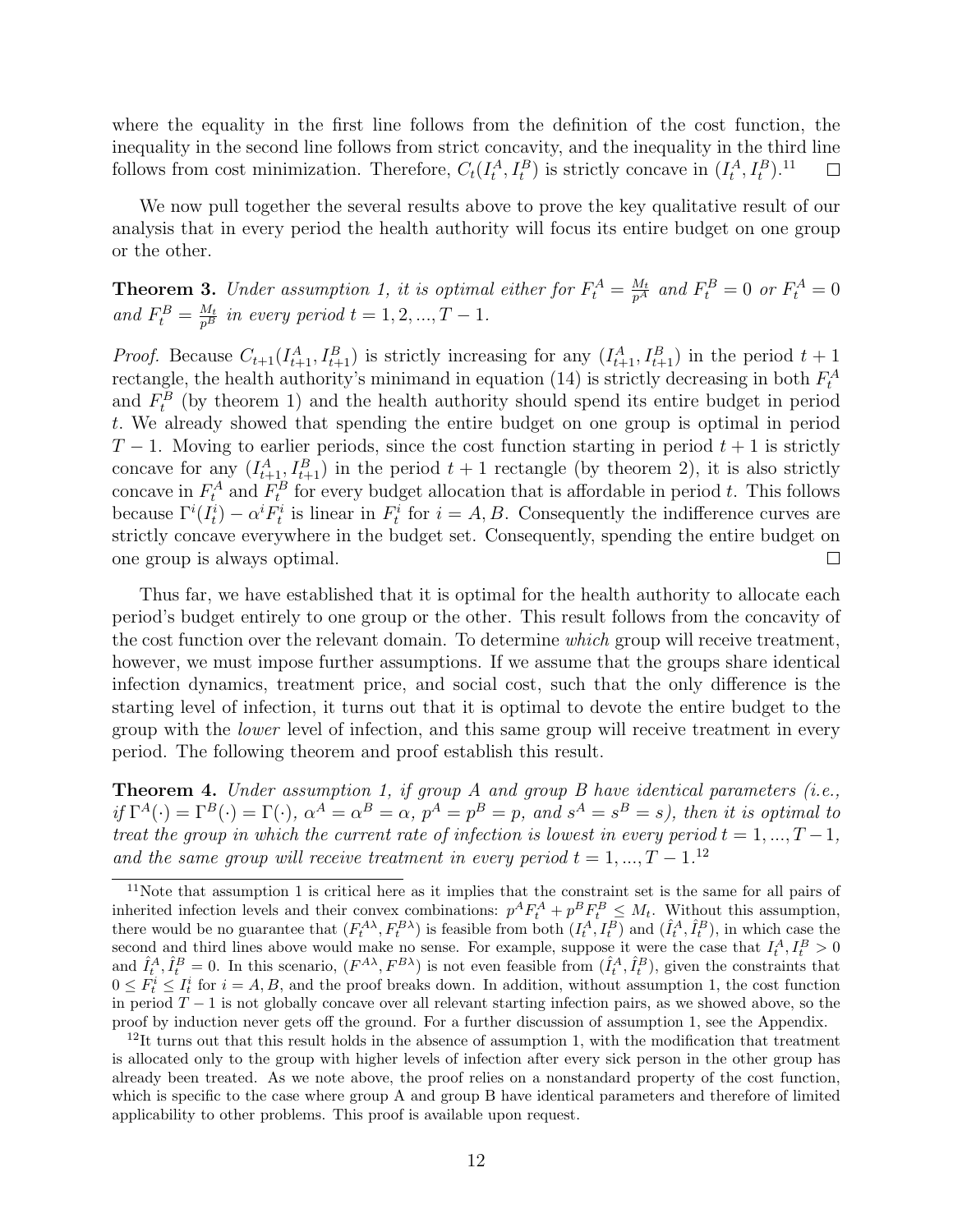

Figure 3: When other parameters are identical, treating the group with fewer sick people is optimal

Note: See text for details.

*Proof.* Suppose, without loss of generality, that there are strictly fewer sick people in group A; that is,  $I_t^A < I_t^B$ . Then, because  $\Gamma^i(\cdot)$  is increasing and identical for  $i = A, B$ , we know that, if no one receives treatment, infection will remain lower in group A in the next period; that is,  $\Gamma^A(I_t^A) < \Gamma^B(I_t^B)$ . Therefore, if no one receives treatment, next period's infections will be located at infection pair  $(\Gamma^A(I_t^A), \Gamma^B(I_t^B))$ , to the left of the 45-degree line. See figure 3.

We have shown that it is optimal to spend the entire budget on group A or on group B. If the budget is spent on group A, then next period's infection pair will lie at  $(\Gamma(I_t^A))$  –  $\alpha \frac{M_t}{n}$  $\frac{M_t}{p}, \Gamma(I_t^B)$ ). This pair is labeled point A in the figure. If the budget is spent on group B, then next period's infection pair will lie at  $(\Gamma(I_t^A), \Gamma(I_t^B) - \alpha \frac{M_t}{p})$  $\frac{y_t}{p}$ ), which is labeled point B in the figure. Since spending in period t affects infections only in period  $t + 1$ , our problem reduces to determining which of the following is lower: the period  $t + 1$  cost function evaluated at point A (given by  $C_{t+1}(\text{point A})$ ) or the cost function evaluated at point B (given by  $C_{t+1}(\text{point } B)$ .

Reflect point A across the 45-degree line and label this new point D. Now draw a line through points A and D. This line has slope -1 and crosses the 45-degree line at point C. Point B must lie on segment AD. Why? Because points A and B are equidistant to point  $(\Gamma^A(I_t^A), \Gamma^B(I_t^B)),$  which means a line drawn through points A and B also has slope -1.

Finally, observe that the cost function evaluated at point A must equal the function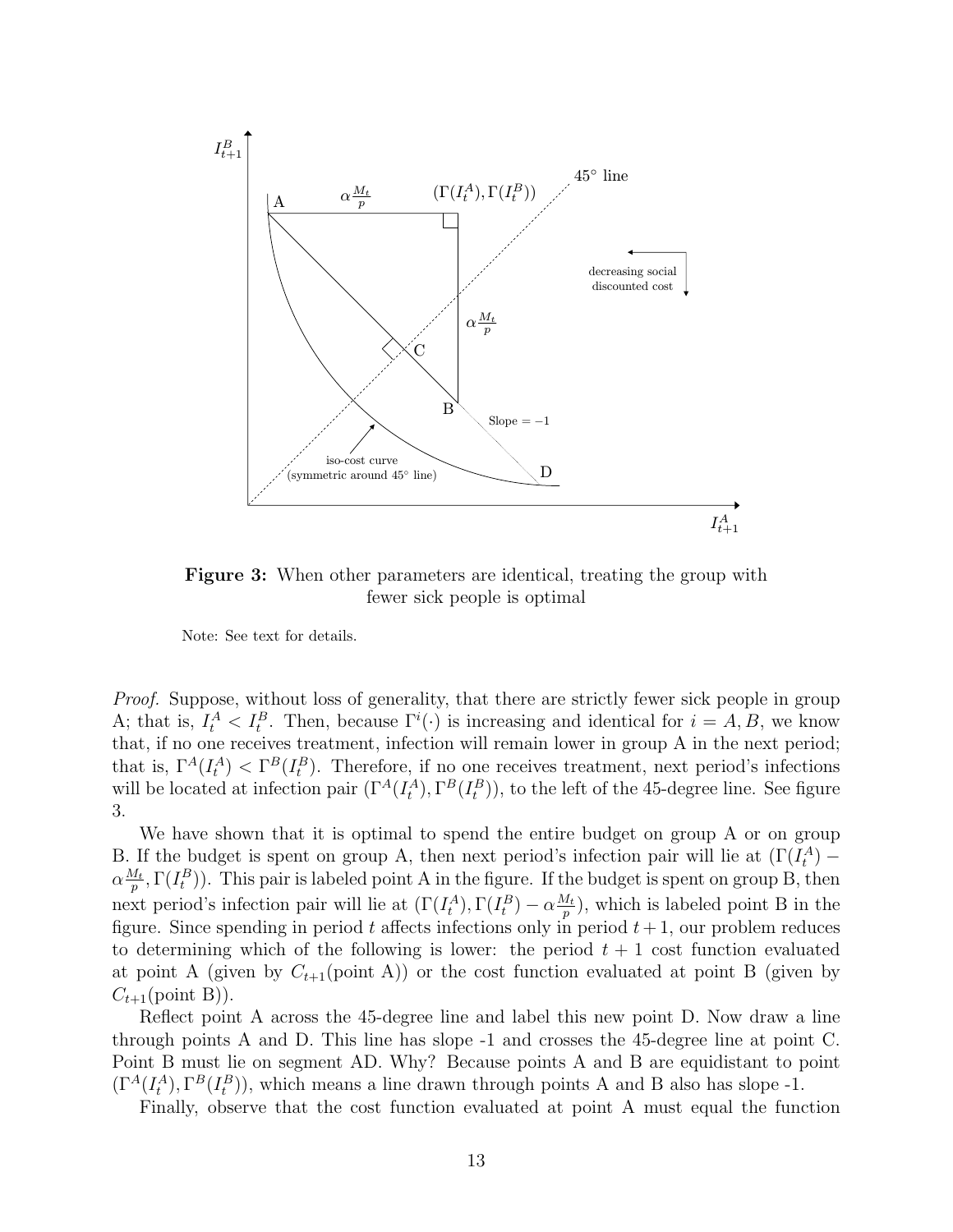evaluated at point D; that is,  $C_{t+1}(\text{point A}) = C_{t+1}(\text{point D})$ , since the cost function is symmetric around the 45-degree line (by identical group parameters), and since point D is simply point A's reflection across the line. Thus, it must be that  $C_{t+1}(\text{point B}) > C_{t+1}(\text{point A})$ , since point B lies on segment AD, since costs at point A equal costs at point D, and since the cost function is strictly concave. We have drawn point B below the 45-degree line, although the same logic obviously holds if point B is on segment AD but above the 45-degree line.

Thus, it is optimal to spend the entire budget treating sick people in group A. By symmetry, it would be optimal to spend the budget on group B if its rate of infection were strictly lower. So it is optimal to treat the group with fewer sick people in every period. And obviously, if both groups had the same rate of infection initially, then the health authority would be indifferent between treating the sick in group A or the sick in group B in that initial period.

It remains to show that the same group will receive treatment in every period. Suppose that  $I_t^A \leq I_t^B$ , such that in period t it is optimal to treat group A. Then there will be strictly fewer infections in group A in period  $t+1$  because  $\Gamma(I_t^A) - \alpha M_t/p < \Gamma(I_t^B)$ , by  $\Gamma(\cdot)$ increasing and assuming  $M_t > 0$ . Since group A will have fewer infections in period  $t + 1$ , we have shown that it will again receive treatment in that period, and it will therefore have fewer infections in period  $t + 2$ , and so on. By symmetry, group B would receive treatment in every period if it received treatment first.  $\Box$ 

## 3 Generalization to  $R > 2$  groups

Suppose there are  $R > 2$  groups. We will again assume that the budget is too small to treat all the infected people in any group in any period, so the  $R > 2$  equivalent of assumption 1 still holds:  $N^i \geq I_t^i \geq \frac{M_t}{p^i}$  $\frac{M_t}{p^i}$  for  $i = 1, \ldots, R$  for all  $t = 1, 2, \ldots, T$ . Now the period t rectangle is an R-dimensional "hyper rectangle" with dimensions  $N^{i} - \frac{M_t}{n^{i}}$  $\frac{M_t}{p^i}$  for  $i = 1, \ldots, R$ .

Now reconsider the optimal decision at  $T-1$ . Since the social cost of infection is a linear, strictly decreasing function of the number of infected individuals  $(F_{T-1}^i, \ldots, F_{T-1}^R)$  treated in each group, it will be optimal to spend the entire budget at  $T - 1$  on only one group.

More formally,

$$
C_{T-1}(I_{T-1}^1, \dots, I_{T-1}^R) = \min_{F_{T-1}^1, \dots, F_{T-1}^R} \sum_{i=1}^R s^i I_{T-1}^i + \delta \sum_{i=1}^R s^i [\Gamma^i(I_{T-1}^i) - \alpha^i F_{T-1}^i]
$$
(13)

subject to  $F_{T-1}^i \geq 0$  and  $\sum_{i=1}^R p^i F_{T-1}^i \leq M_{T-1}$ . Since unspent budget has no value and spending on the sick people in any group strictly reduces infection and hence social cost  $(\alpha^i > 0)$ , the entire budget will be spent. Since spending on group i lowers the social cost of infection at the constant rate of  $\frac{s^i\alpha^i}{n^i}$  $\frac{\partial^{\alpha}}{p^i}$  per dollar spent, the entire budget should be spent on the group for which this cost reduction per dollar spent is largest. As a result

$$
C_{T-1}(I_{T-1}^1, \ldots, I_{T-1}^R) = \sum_{i=1}^R [s^i I_{T-1}^i + \delta s^i \Gamma^i(I_{T-1}^i)] - \delta \max(\frac{s^1 \alpha^1}{p^1}, \ldots, \frac{s^R \alpha^R}{p^R}).
$$

Since the term in square brackets is a strictly increasing, strictly concave function of one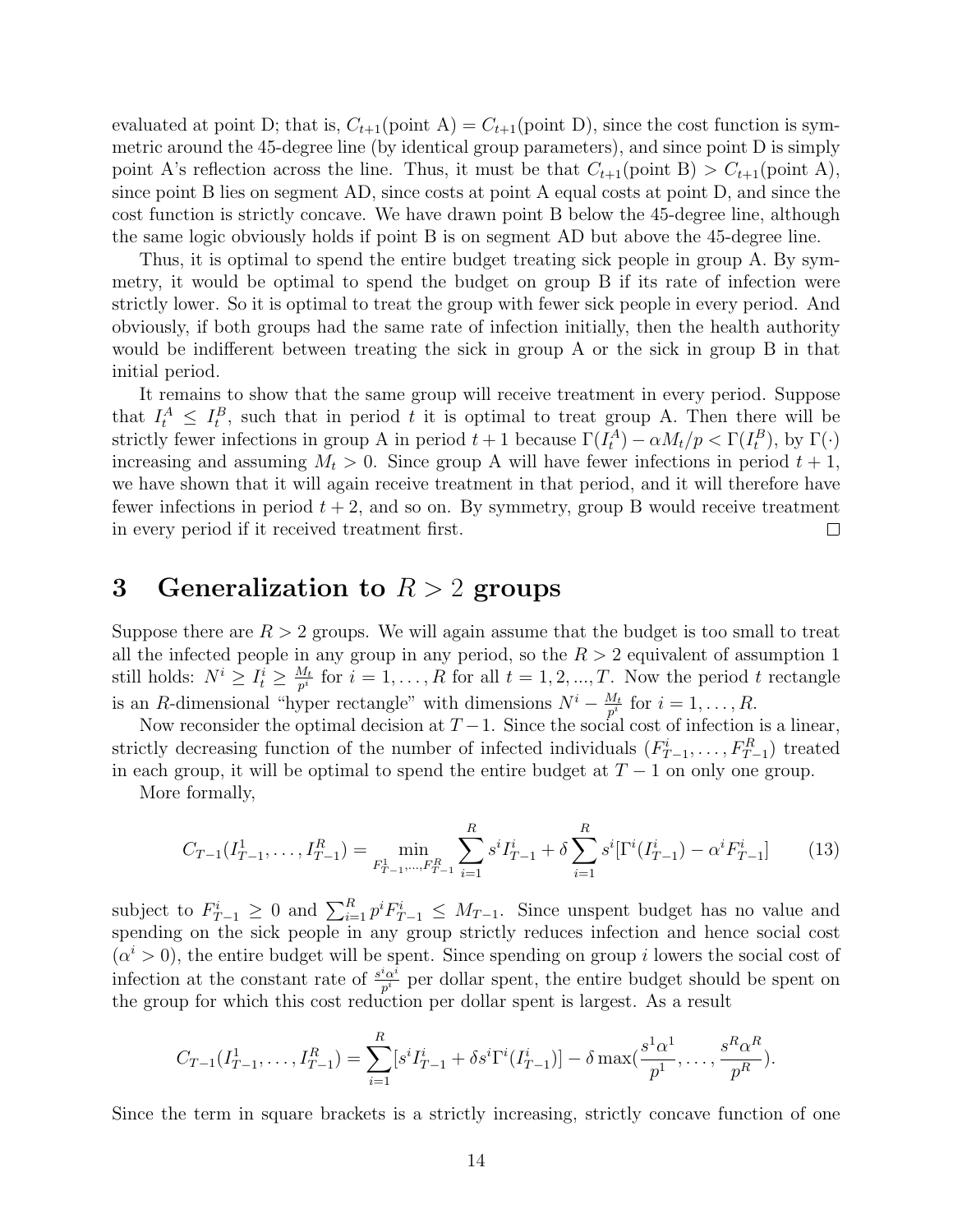variable  $(I_{T-1}^i)$ ,  $C_{T-1}(I_{T-1}^1, \ldots, I_{T-1}^R)$  is a strictly increasing, strictly concave function of R variables.

The proof that each of the minimized cost functions  ${C<sub>t</sub>}_{t=1}^{T-2}$  inherit these two properties proceeds exactly as before:

**Theorem 5.** The cost function  $C_t(I_t^1,\ldots,I_t^R)$  is strictly increasing for any  $I_t^i \in \left[\frac{M_t}{p^i}\right]$  $\frac{M_t}{p^i}, N^i]$ *where*  $i = 1, ..., R$  *and*  $t = 1, 2, ..., T - 1$ *.* 

*Proof.* We have already demonstrated the result for  $t = T-1$ . Now assume inductively that in any period  $t < T - 1$  the cost function starting in the subsequent period  $C_{t+1}(I_{t+1}^1, \ldots, I_{t+1}^R)$ is strictly increasing for any infection levels  $(I_{t+1}^1, \ldots, I_{t+1}^R)$  in the period  $t + 1$  rectangle. We will show that the cost function starting in period t given by  $C_t(I_t^1,\ldots,I_t^R)$  is strictly increasing for any infection levels  $(I_t^1, \ldots, I_t^R)$  in the period t rectangle.

Let

$$
\Omega(I_t^1, \dots, I_t^R; F_t^1, \dots, F_t^R) \equiv \sum_{i=1}^R s^i I_t^i + \delta C_{t+1} \left( \Gamma^1(I_t^1) - \alpha^1 F_t^1, \dots, \Gamma^R(I_t^R) - \alpha^R F_t^R \right) \tag{14}
$$

denote the objective function that the health authority minimizes. Note that by hypothesis  $C_{t+1}(I_{t+1}^1, \ldots, I_{t+1}^R)$  is strictly increasing for  $(I_{t+1}^1, \ldots, I_{t+1}^R)$  in the period  $t+1$  rectangle and that  $\Gamma^i(I_t^i)$  is strictly increasing in  $I_t^i$  for  $i = 1, ..., R$ . Thus,  $\Omega(I_t^1, ..., I_t^R; F_t^1, ..., F_t^R)$ is strictly increasing for any infection levels  $(I_t^1, \ldots, I_t^R)$  in the period t rectangle. Let  $(\hat{F}_t^1,\ldots,\hat{F}_t^R)$  be the cost-minimizing treatment levels given initial infection levels  $(\hat{I}_t^1,\ldots,\hat{I}_t^R)$ in the period t rectangle. Consider any smaller infection levels  $(I_t^1, \ldots, I_t^R)$  in the period t rectangle such that  $\hat{I}_t^i > I_t^i$  for some i and  $\hat{I}_t^j = I_t^j$  $t_t^j$  for  $j \neq i$ , so that the infection level is strictly smaller in one component. Then the minimized discounted social cost from period t onward of entering period  $t$  with these strictly smaller infection levels is strictly smaller. That is,

$$
C_t(\hat{I}_t^1, ..., \hat{I}_t^R) = \Omega(\hat{I}_t^1, ..., \hat{I}_t^R; \hat{F}_t^1, ..., \hat{F}_t^R) > \Omega(I_t^1, ..., I_t^R, \hat{F}_t^1, ..., \hat{F}_t^R) \ge C_t(I_t^1, ..., I_t^R),
$$

where equality in the first line follows from the definition of the cost function, the inequality in the second line follows from the fact that the minimand is an increasing function of initial infection levels, and the inequality in the third line follows from cost minimization. So the cost function is strictly increasing for any  $I_t^i \in [\frac{M_t}{p^i}]$  $\frac{M_t}{p^i}, N^i]$  where i is any one of the R groups.  $\Box$ 

Next we show that the cost function in every period is strictly concave over the rectangular region identified in Assumption 1.

**Theorem 6.** The cost function  $C_t(I_t^1,\ldots,I_t^R)$  is strictly concave for any  $I_t^i \in [\frac{M_t}{p^i}]$  $\frac{M_t}{p^i}, N^i]$  where  $i = 1, \ldots, R, \text{ and } t = 1, \ldots, T - 1.$ 

*Proof.* We have already established the result for  $t = T - 1$ . Now assume inductively that in any period  $t < T - 1$  the cost function starting in the subsequent period  $C_{t+1}(I_{t+1}^1, \ldots, I_{t+1}^R)$ is strictly concave for any  $(I_{t+1}^1, \ldots, I_{t+1}^R)$  in the period  $t+1$  rectangle. We will show that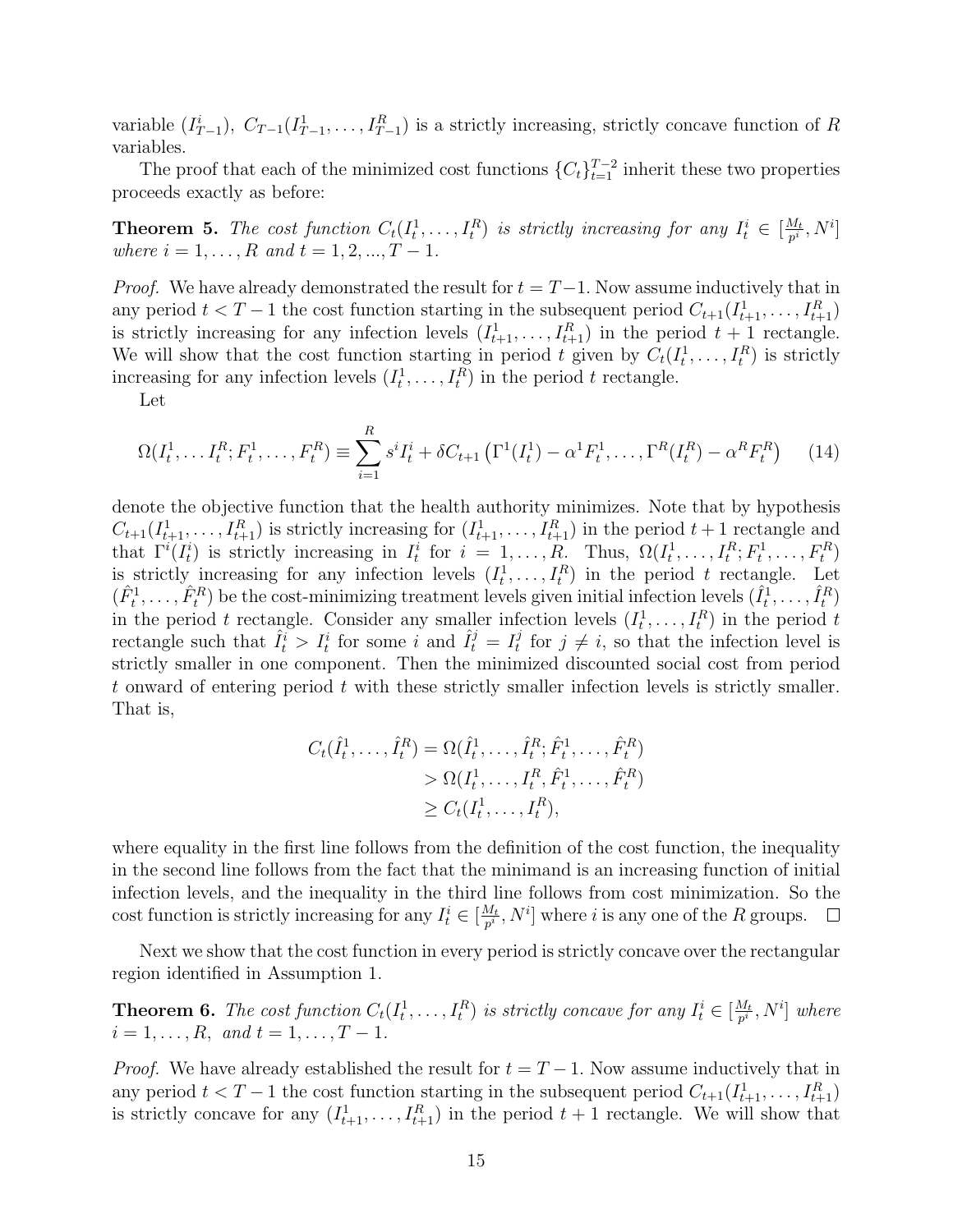the cost function starting in period t given by  $C_t(I_t^1,\ldots,I_t^R)$  is strictly concave for any  $(I_t^1, \ldots, I_t^R)$  in the period t rectangle.

As before, let

$$
\Omega(I_t^1, \ldots, I_t^R; F_t^1, \ldots, F_t^R) \equiv \sum_{i=1}^R s^i I_t^i + \delta C_{t+1} \left( \Gamma^1(I_t^1) - \alpha^1 F_t^1, \ldots, \Gamma^R(I_t^R) - \alpha^R F_t^R \right)
$$

be the function that the health authority minimizes. Note that if  $C_{t+1}(I_{t+1}^1, \ldots, I_{t+1}^R)$  is strictly concave in  $(I_{t+1}^1, \ldots, I_{t+1}^R)$  for any infection levels in the period  $t+1$  rectangle, then  $\Omega(I_t^1,\ldots,I_t^R;F_t^1,\ldots,F_t^R)$  is strictly concave for any  $(I_t^1,\ldots,I_t^R)$  in the period t rectangle, since  $\Gamma^{i}(I_{t}^{i})$  is strictly concave in  $I_{t}^{i}$  for  $i = 1, ..., R$ . By the definition of strict concavity,

$$
\Omega(\lambda I_t^1 + (1 - \lambda)\hat{I}_t^1, \dots, \lambda I_t^R + (1 - \lambda)\hat{I}_t^R; F_t^1, \dots, F_t^R) > \lambda \Omega(I_t^1, \dots, I_t^R; F_t^1, \dots, F_t^R) + (1 - \lambda)\Omega(\hat{I}_t^1, \dots, \hat{I}_t^R; F_t^1, \dots, F_t^R)
$$

for any two distinct feasible starting infection levels  $(I_t^1, \ldots, I_t^R)$  and  $(\hat{I}_t^1, \ldots, \hat{I}_t^R)$  in the period t rectangle, any constant  $\lambda \in (0, 1)$ , and any affordable treatment levels  $(F_t^1, \ldots, F_t^R)$ . Now let

$$
(F_t^{1\lambda},\ldots,F_t^{R\lambda}) = \underset{F_t^i \geq 0 \text{ and } \sum_{i=1}^R p^i F_t^i \leq M_t}{\arg\min} \Omega(\lambda I_t^1 + (1-\lambda)\hat{I}_t^1,\ldots,\lambda I_t^R + (1-\lambda)\hat{I}_t^R; F_t^1,\ldots,F_t^R)
$$

be the cost-minimizing treatment starting from initial infection levels  $(\lambda I_t^1 + (1-\lambda)\hat{I}_t^1, \ldots, \lambda I_t^R +$  $(1 - \lambda)\hat{I}_t^R$ ). Then

$$
C_t(\lambda I_t^1 + (1 - \lambda)\hat{I}_t^1, \dots, \lambda I_t^R + (1 - \lambda)\hat{I}_t^R) = \Omega(\lambda I_t^1 + (1 - \lambda)\hat{I}_t^1, \dots, \lambda I_t^R + (1 - \lambda)\hat{I}_t^R; F_t^{1\lambda}, \dots, F_t^{R\lambda}) > \lambda \Omega(I_t^1, \dots, I_t^R; F_t^{1\lambda}, \dots, F_t^{R\lambda}) + (1 - \lambda)\Omega(\hat{I}_t^1, \dots, \hat{I}_t^R; F_t^{1\lambda}, \dots, F_t^{R\lambda}) \geq \lambda C_t(I_t^1, \dots, I_t^R) + (1 - \lambda)C_t(\hat{I}_t^1, \dots, \hat{I}_t^R),
$$

where the equality in the first line follows from the definition of the cost function, the inequality in the second line follows from strict concavity, and the inequality in the third line follows from cost minimization. Therefore,  $C_t(I_t^1, \ldots, I_t^R)$  is strictly concave in  $(I_t^1, \ldots, I_t^R)$ .  $\Box$ 

We now pull together the several results above to prove the key qualitative result of our analysis that in every period the health authority will focus its entire budget on one group or the other.

**Theorem 7.** It is optimal in each period  $t$   $(t = 1, \ldots, T-1)$  to spend the entire budget on *one group.*

*Proof.* Suppose the contrary—that in some period t it is optimal to *divide* the entire budget among two or more groups. Label any two of these favored groups as group A and group B. Consider two alternatives to this allegedly optimal treatment policy: (1) spending a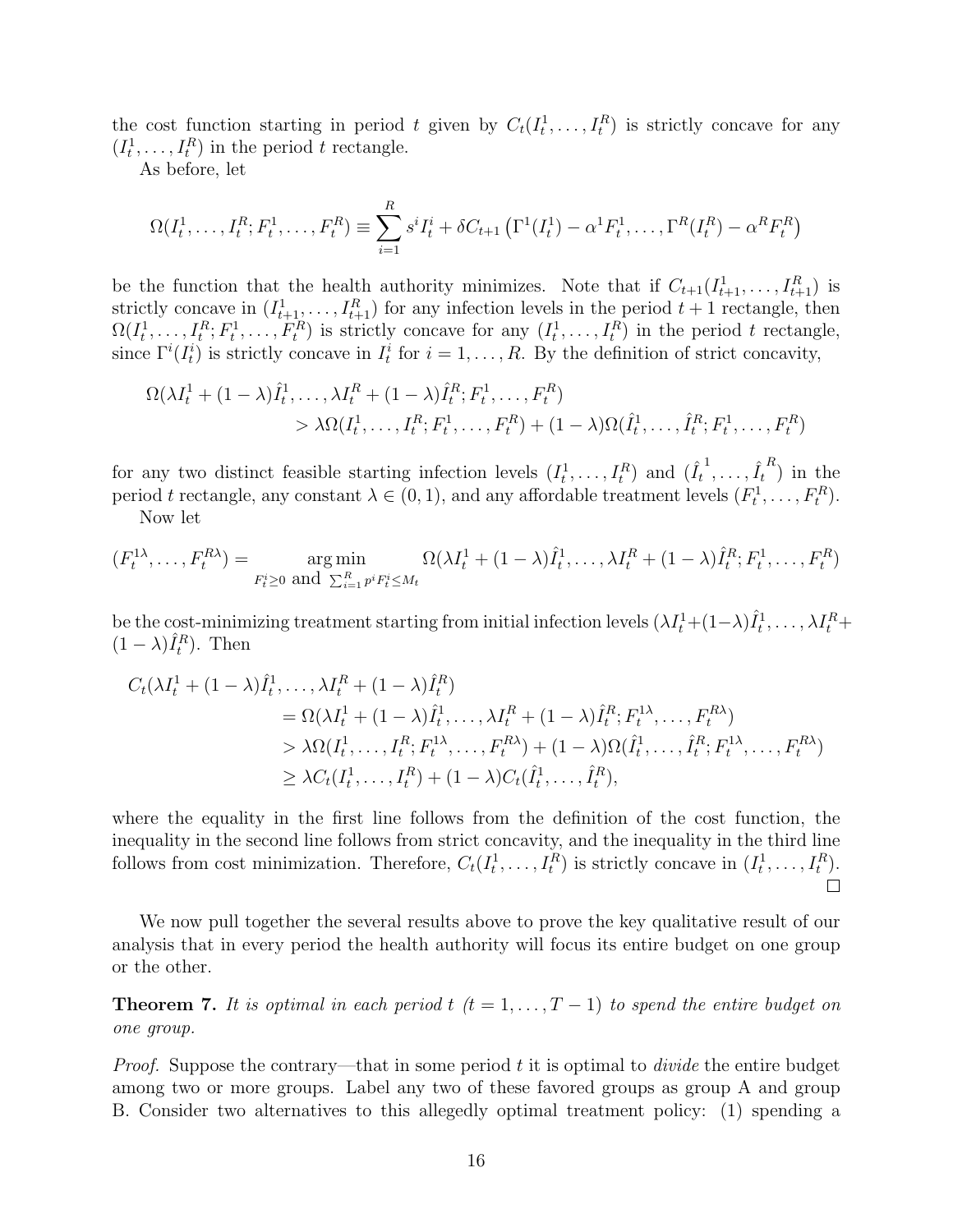little more on A (financing it entirely by reduced spending on B) or (2) spending a little less on A (and spending the money saved on group B). Since each of these two alternative treatment policies exhausts the budget, the hypothesized optimal policy can be regarded as a weighted average of the two alternatives for some weight  $\lambda \in (0,1)$ . Since  $C_{t+1}(I_{t+1}^1, \ldots, I_{t+1}^R)$ is strictly concave in the infection vector,  $C_{t+1}(\Gamma(I_t^1) - \alpha^1 F_t^1, \ldots, \Gamma(I_t^R) - \alpha^R F_t^R)$  is strictly concave in the treatment policy,  $(F_t^1, \ldots, F_t^R)$ . It follows that  $C_{t+1}$  is strictly *quasiconcave* in the treatment policy. But this implies that the weighted average of these two alternative treatment policies results in a strictly higher cost than whichever of them achieves the smaller discounted social cost. But since that alternative treatment policy can be implemented using the period t budget, the weighted average is *a fortiori* suboptimal. Since this argument can be used to show that any treatment policy *dividing* the budget in period  $t$  ( $t = 1, \ldots, T-1$ ) among two or more groups is suboptimal, it is optimal to *focus* the budget in period t on a single group.  $\Box$ 

## 4 Extension to problem of finite-length with a wealth constraint rather than annual budgets

The above analysis shows that when resources cannot be transferred from one period to another, the health authority should spend its annual budget on one group. Here, we wish to establish that this result is not an artifact of our assumption of annual budgets but also may arise if a wealth constraint replaces the annual budget constraint. Assume the health authority is constrained by:

$$
\sum_{t=1}^T \delta^{t-1} \left[ p^A F_t^A + p^B F_t^B \right] \le \bar{W}_1,
$$

where  $\bar{W}_1$  is the given initial wealth.

To facilitate the analysis we assume that in no period is wealth sufficient to treat every infected individual in either group. Mathematically, this assumption can be stated as follows.

**Assumption 2.** 
$$
N^i \ge I^i_t \ge \frac{\bar{W}_1 \delta^{1-t}}{p^i}
$$
 for  $i = A, B$  for all  $t = 1, 2, ..., T$ .

We will show that it is optimal for the health authority to allocate its entire budget to a single group. Again, the proof (although not the result) depends on concavity of the cost function. The analysis proceeds in two steps. First, we show that with just a single group the minimized cost function in every period is weakly concave in the overall wealth allocation. The proof depends critically on the above assumption. Given this concavity, it is then straightforward to show that with two groups the health authority will allocate all wealth to a single group.

Again, we work backwards from the end of the horizon. Spending anything in period  $T$ is foolish since the consequences are not felt until after the last period  $(T)$ . Hence,  $F_T = 0$ and the minimized cost in period T is  $C_T(I_T, W_T) = sI_T$ <sup>13</sup> This in turn implies that, in

<sup>&</sup>lt;sup>13</sup>Note that we have suppressed group subscripts, since in the first step we are analyzing the optimal allocation of wealth over time in a single group.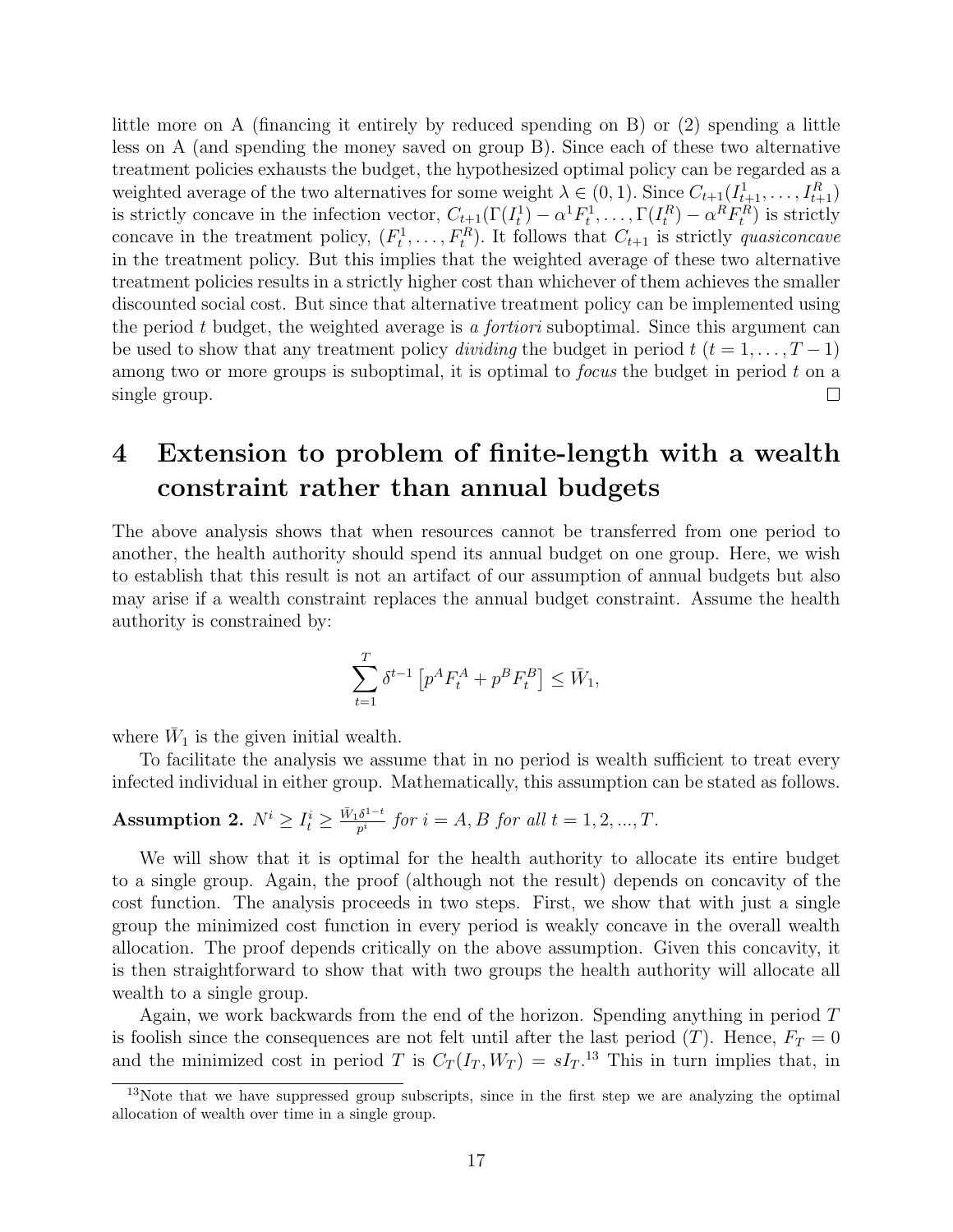period  $T - 1$ , saving has no value and any wealth remaining should be spent immediately. Thus,  $F_{T-1} = \frac{W_{T-1}}{n}$  $p_{p}^{T-1}$  and the minimized cost at  $T-1$  is  $C_{T-1}(I_{T-1}, W_{T-1}) = sI_{T-1} + sI_{T-1}$  $\delta\left(\Gamma(I_{T-1}) - \alpha \frac{W_{T-1}}{n}\right)$  $\binom{p-1}{p}$ . This cost function is (1) strictly increasing in the inherited number of infections, (2) strictly decreasing in the inherited amount of wealth remaining, and (3) weakly concave in these two variables.<sup>14</sup> It is straightforward to verify that every prior minimized cost function  $(t < T - 1)$  inherits these three properties. Define the minimized  $\cos t$  function in period  $t$  as follows:

$$
C_t(I_t, W_t) = \min_{F_t \in [0, W_t/p]} sI_t + \delta C_{t+1}(\Gamma(I_t) - \alpha F_t, \delta^{-1}(W_t - F_t))
$$

and consider the first property.

**Theorem 8.** Under assumption 2 the cost function  $C_t(I_t, W_t)$  is strictly increasing in  $I_t$  for *all*  $t = 1, 2, ..., T - 2$ .

*Proof.* As we showed above,  $C_{T-1}(I_{T-1}, W_{T-1})$  is strictly increasing in  $I_{T-1}$  for all  $I_{T-1}$  in the relevant domain. Now assume inductively that in any period  $t < T - 1$  the next period's cost function  $C_{t+1}(I_{t+1}, W_{t+1})$  is strictly increasing in  $I_{t+1}$  over the relevant domain. We will show that the cost function in period  $t$  inherits this property.

Let

$$
\Omega(I_t, W_t, F_t) \equiv sI_t + \delta C_{t+1}(\Gamma(I_t) - \alpha F_t, \delta^{-1}(W_t - F_t))
$$
\n(15)

be the function that the health authority minimizes in period t. Note that  $C_{t+1}(I_{t+1}, W_{t+1})$  is strictly increasing in  $I_{t+1}$  by our inductive assumption and that  $\Gamma(I_t)$  is strictly increasing in  $I_t$ . Therefore  $\Omega(I_t, W_t, F_t)$  is strictly increasing in  $I_t$  by inspection. Let  $\hat{F}_t$  be the treatment level that minimizes discounted social cost given inherited infection and wealth levels  $(\hat{I}_t, \hat{W}_t),$ where  $\hat{I}_t > I_t$  and  $\hat{W}_t = W_t$ . Then we have

$$
C_t(\hat{I}_t, \hat{W}_t) = \Omega(\hat{I}_t, \hat{W}_t, \hat{F}_t)
$$
  
> 
$$
\Omega(I_t, \hat{W}_t, \hat{F}_t)
$$
  

$$
\geq C_t(I_t, \hat{W}_t),
$$

where the equality in the first line follows from the definition of the cost function, the inequality in the second line follows because the minimand is an increasing function of the initial infection level, and the inequality in the third line follows from cost minimization. So the cost function in period  $t$  is strictly increasing in  $I_t$ .  $\Box$ 

<sup>14</sup>Assumption 2 ensures that the health authority is never able to treat every infected individual, limiting the domain of the cost function (in inherited wealth and infection) to a region over which we can establish concavity. Without this assumption, the cost function is not concave in wealth. Consider period  $T - 1$ . For  $W_{T-1} \leq pI_{T-1}$ , the first derivative of the cost function with respect to wealth is  $-s\alpha\delta/p < 0$ , since the extra wealth goes toward curing more people. For  $W_{T-1} > pI_{T-1}$ , however, the first derivative is zero, since every infected individual is already receiving treatment. There is therefore a kinked increase in the slope of the cost function at  $W_{T-1} = pI_{T-1}$ . This nonconcavity is passed to earlier periods and is inescapable. This nonconcavity would persist even if the health authority valued surplus wealth according to its dollar value, rather than zero. (This of course assumes that  $s\alpha\delta > p$ , which seems reasonable, else the health authority would do better to spend its budget on something other than treating disease.) Assumption 2 limits the relevant domain of the cost function so that this nonconcavity never presents.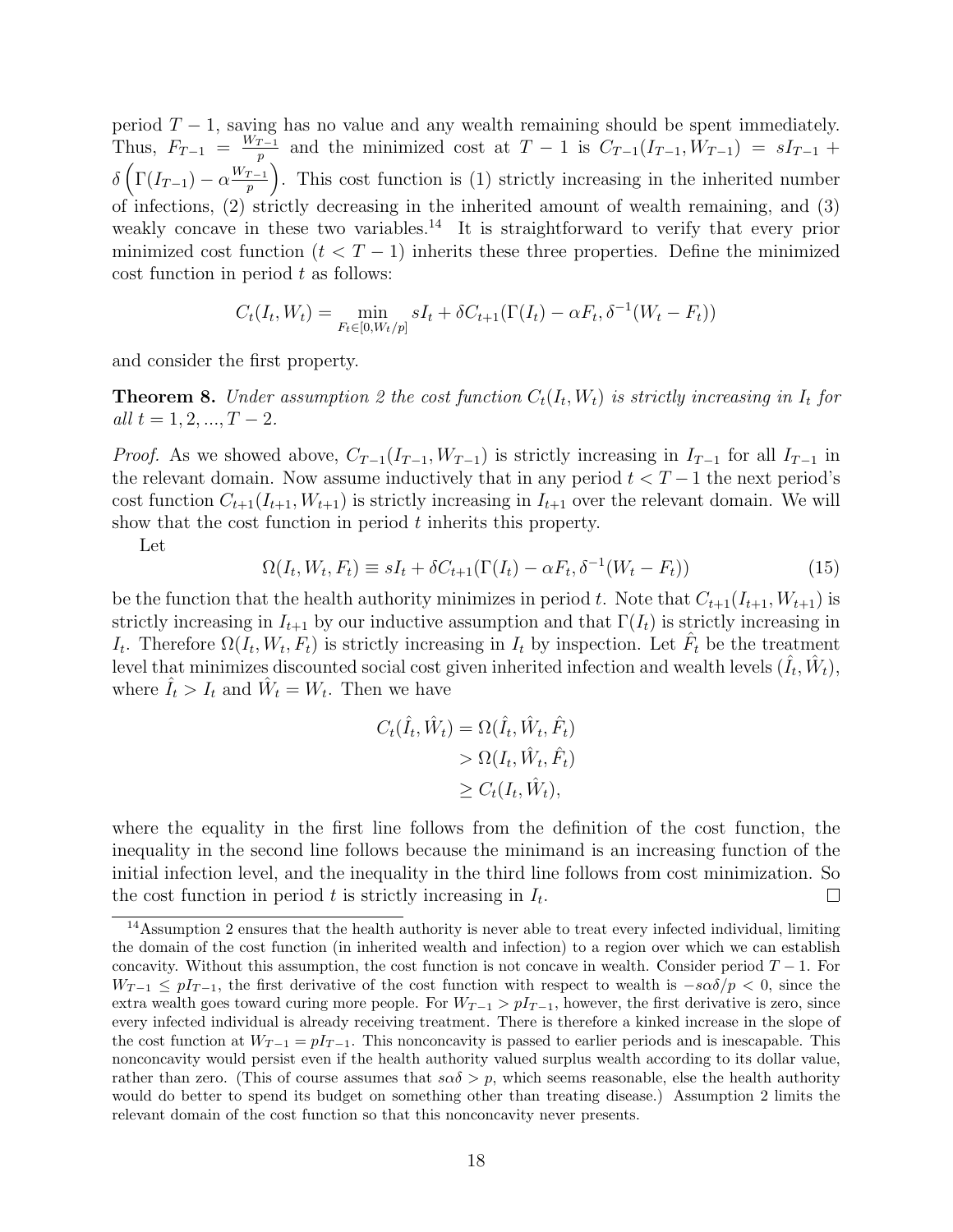A similar argument can be used to establish the second property that  $C_t(I_t, W_t)$  inherits:

**Theorem 9.** Under assumption 2 the cost function  $C_t(I_t, W_t)$  is strictly decreasing in  $W_t$ *for all*  $t = 1, 2, ..., T - 1$ *.* 

*Proof.* As we showed above,  $C_{T-1}(I_{T-1}, W_{T-1})$  is strictly decreasing in  $W_{T-1}$  over the relevant domain, and we can again assume inductively that  $C_{t+1}(I_{t+1}, W_{t+1})$  is strictly decreasing in  $W_{t+1}$  over the relevant domain. Because  $C_{t+1}(I_{t+1}, W_{t+1})$  is strictly decreasing in  $W_{t+1}$ , by our inductive assumption, and because  $W_{t+1} = \delta^{-1}(W_t - F_t)$  is strictly increasing in  $W_t$ , we know that  $\Omega(I_t, W_t, F_t)$  in equation (15) is strictly decreasing in  $W_t$  by inspection. Let  $\hat{W}_t \langle W_t \rangle = W_t$  and  $\hat{I}_t = I_t$ , and let  $\hat{F}_t$  be optimal given these hatted state variables. Then the foregoing inequalities again hold for the same reasons as in Theorem 8, and they establish that the minimized cost function at t is strictly decreasing in  $W_t$ .  $\Box$ 

The final property that  $C_t(I_t, W_t)$  inherits is weak concavity.

**Theorem 10.** Under assumption 2 the cost function  $C_t(I_t, W_t)$  is weakly concave in  $I_t$  and  $W_t$  *for all*  $t = 1, 2, ..., T - 1$ *.* 

*Proof.* As we showed above,  $C_{T-1}(I_{T-1}, W_{T-1})$  is weakly concave in its two arguments.<sup>15</sup> Now assume inductively that  $C_{t+1}(I_{t+1}, W_{t+1})$  is weakly concave. We will show that the cost function in period t inherits this property.

Recall the definition of  $\Omega(I_t, W_t, F_t)$  in equation (15). Because  $C_{t+1}(I_{t+1}, W_{t+1})$  is weakly concave, by induction, and because  $I_{t+1} = \Gamma(I_t) - \alpha F_t$  is concave in  $I_t$  while  $W_{t+1} = \delta^{-1}(W_t (F_t)$  is linear in  $W_t$ , we know the  $\Omega$  function is weakly concave in  $(I_t, W_t)$ .<sup>16</sup> Let  $F_t^{\lambda}$  be optimal given the inherited pair  $\lambda(I_t, W_t) + (1 - \lambda)(\hat{I}_t, \hat{W}_t)$ .

It follows that

$$
C_t(\lambda(I_t, W_t) + (1 - \lambda)(\hat{I}_t, \hat{W}_t)) = \Omega(\lambda(I_t, W_t) + (1 - \lambda)(\hat{I}_t, \hat{W}_t), F_t^{\lambda})
$$
  
\n
$$
\geq \lambda \Omega(I_t, W_t, F_t^{\lambda}) + (1 - \lambda)\Omega(\hat{I}_t, \hat{W}_t, F^{\lambda})
$$
  
\n
$$
\geq \lambda C_t(I_t, W_t) + (1 - \lambda)C_t)(\hat{I}_t, \hat{W}_t),
$$

where the equality in the first line follows from the definition of the cost function, the inequality in the second line follows from weak concavity of the  $\Omega$  function, and the inequality in the third line follows from cost minimization.  $\Box$ 

<sup>15</sup>Again, assumption 2 is critical here. Without it, we do not even know that  $C_{T-1}$  is weakly concave, in which case the recursive proof that follows breaks down immediately.

<sup>16</sup>Observe that

$$
C_{t+1}(\Gamma(\lambda I_t + (1-\lambda)\hat{I}_t) - \alpha F_t, \delta^{-1}(\lambda W_t + (1-\lambda)\hat{W}_t - F_t)) >
$$
  

$$
C_{t+1}(\lambda(\Gamma(I_t) - \alpha F_t) + (1-\lambda)(\Gamma(\hat{I}_t) - \alpha F_t), \lambda \delta^{-1}(W_t - F_t) + (1-\lambda)\delta^{-1}(\hat{W}_t - F_t) \ge
$$
  

$$
\lambda C_{t+1}(\Gamma(I_t) - \alpha F_t, \delta^{-1}(W_t - F_t)) + (1-\lambda)C_{t+1}(\Gamma(\hat{I}_t) - \alpha F_t, \delta^{-1}(\hat{W}_t - F_t))
$$

for any two sets of distinct infection-wealth pairs  $(I_t, W_t)$  and  $(\hat{I}_t, \hat{W})$  and any  $\lambda \in (0, 1)$ . The first inequality follows from  $\Gamma^i(\cdot)$  strictly concave and  $C_{t+1}(I_{t+1}, W_{t+1})$  strictly increasing in  $I_{t+1}$  (note the substitution  $F_t = \lambda F_t + (1 - \lambda) F_t$ , while the second inequality follows from  $C_{t+1}(I_{t+1}, W_{t+1})$  weakly concave in its arguments. Thus, the first and last lines together imply that  $C_{t+1}(\Gamma(I_t) - \alpha F_t, \delta^{-1}(W_t - F_t))$  is weakly concave in  $(I_t, W_t)$ . Thus,  $\Omega(I_t, W_t, F_t)$  is also weakly concave in  $(I_t, W_t)$ , since it is simply a linear combination of  $I_t$  and  $C_{t+1}(\Gamma(I_t) - \alpha F_t, \delta^{-1}(W_t - F_t)).$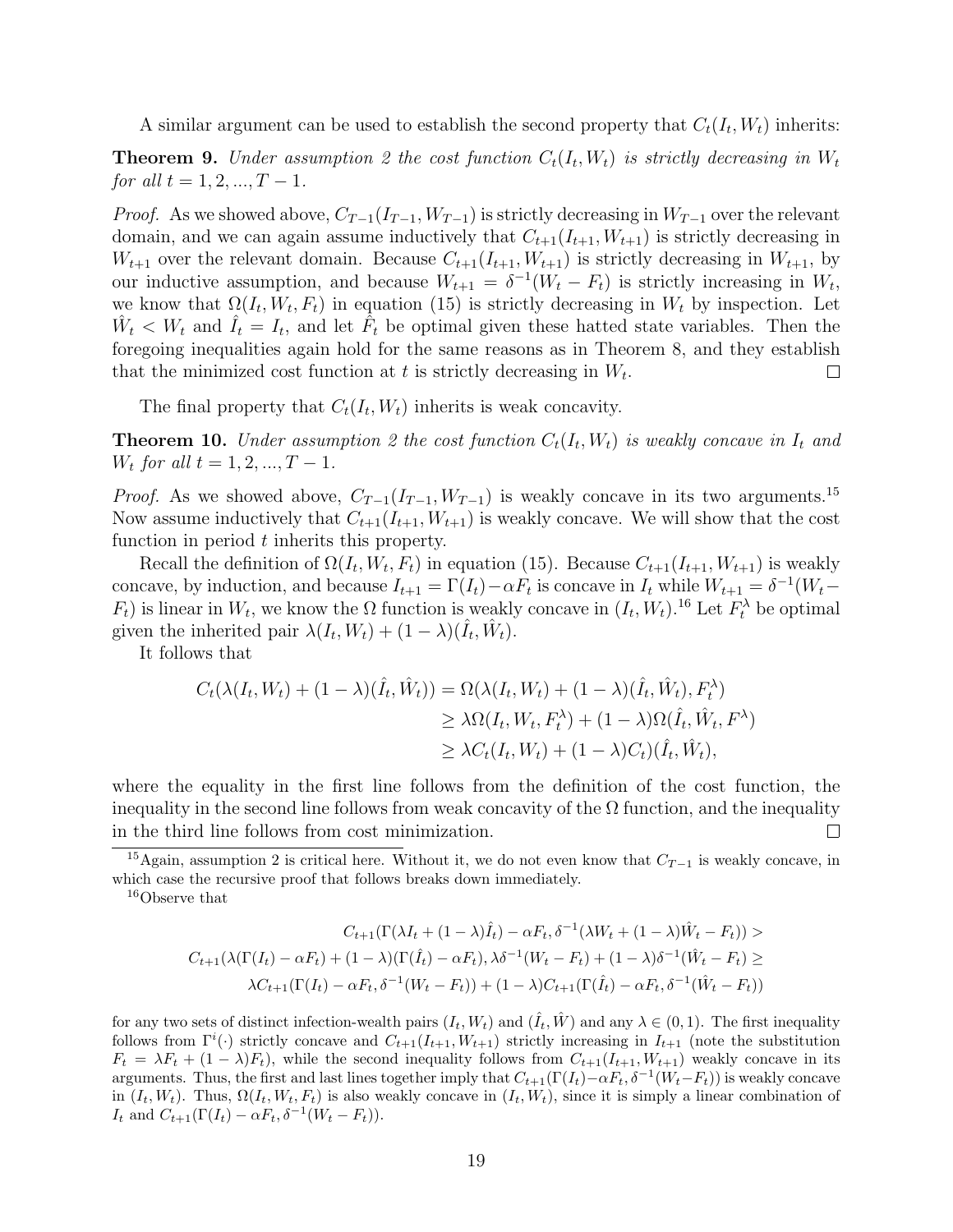Given that every minimized cost function is weakly concave in the inherited wealth and the inherited number of infections, the health authority's problem in each period is weakly concave in  $F_t$ <sup>17</sup>

Therefore in  $(F_t, F_{t+1})$  space, the indifference curves are weakly concave and spending one's entire wealth in the current period or deferring the entire amount for the future (where it is optimal to spend it in one future period) always minimizes discounted social cost.

These conclusions hold both for group A and for group B.

We now pull together the results from this section to prove our key result that with multiple groups the health authority will allocate all wealth to a single group.

Theorem 11. *Under assumption 2, the health authority minimizing the discounted social cost of infection in two groups should exhaust all of its wealth treating a single group in a single period.*

*Proof.* Observe that minimizing infections is equivalent to allocating the budget optimally between the two groups in the first period and then allocating these group-specific budgets optimally over time for each group separately. Let  $W_1^i$  be the budget allocated to group i and let  $C_1^i(I_1^i, W_1^i)$  (for  $i = A, B$ ) be the minimized discounted cost from the initial period onward. Then the health authority's problem is to choose  $W_1^A \geq 0$  and  $W_1^B \geq 0$  to minimize

$$
C_1^A(I_1^A, W_1^A) + C_1^B(I_1^B, W_1^B)
$$

subject to the linear budget constraint  $W_1^A + W_1^B \leq W_1$ . We showed above that  $C_1^i(I_1^i, W_1^i)$  is strictly decreasing in  $W_1^i$  for  $i = A, B$ . Hence, in  $(W_1^A, W_1^B)$  space, the preference direction is northeast, and the health authority should exhaust its overall budget. We also showed that  $C_1^i(I_1^i, W_1^i)$  is weakly concave in  $W_1^i$ . Thus,  $C_1^A(I_1^A, W_1^A) + C_1^B(I_1^B, W_1^B)$  is weakly concave in  $(W_1^A, W_1^B)$ . Hence, in  $(W_1^A, W_1^B)$  space the indifference curves are weakly concave. That is, the set of wealth allocations (e.g., the origin) that have higher cost than the allocations on any given indifference curve is a weakly convex set. Thus, the cost-minimizing allocation is to focus the expenditure on one group. Having done this, the optimal allocation is to spend the entire budget in a single period, as we showed above.<sup>18</sup>  $\Box$ 

An identical conclusion would follow for  $R > 2$  groups.

$$
C_{t+1}(\Gamma(I_t) - \alpha(\lambda F_t + (1 - \lambda)\hat{F}_t), \delta^{-1}(W_t - (\lambda F_t + (1 - \lambda)\hat{F}_t))) =
$$
  

$$
C_{t+1}(\lambda(\Gamma(I_t) - \alpha F_t) + (1 - \lambda)(\Gamma(I_t) - \alpha \hat{F}_t), \lambda \delta^{-1}(W_t - F_t) + (1 - \lambda)\delta^{-1}(W_t - \hat{F}_t)) \ge
$$
  

$$
\lambda C_{t+1}(\Gamma(I_t) - \alpha F_t, \delta^{-1}(W_t - F_t)) + (1 - \lambda)C_{t+1}(\Gamma(I_t) - \alpha \hat{F}_t, \delta^{-1}(W_t - \hat{F}_t))
$$

for any two distinct treatment levels  $F_t$  and  $\hat{F}_t$  and any  $\lambda \in (0,1)$ . The inequality follows from  $C_{t+1}(I_{t+1}, W_{t+1})$  weakly concave in its arguments. Thus, the first and last lines together imply that  $C_{t+1}(\Gamma(I_t) - \alpha F_t, \delta^{-1}(W_t - F_t))$  is weakly concave in  $F_t$ . Thus, the minimization problem is weakly concave in  $F_t$ , since treatment has no effect on infections in period t.

<sup>18</sup>It actually can be shown that the cost function for allocating wealth optimally in one group over time is strictly concave in inherited wealth for all periods  $t < T - 1$ . This implies that, even in the case of two groups with identical parameters, it is optimal to allocate all wealth exclusively to one group or the other (i.e., the indifference curves are strictly concave). The proof of strict concavity requires showing that the cost function is strictly concave in period  $T - 2$ , which takes several pages. Thus, to save space, we only show the proof of weak concavity.

<sup>&</sup>lt;sup>17</sup>Observe that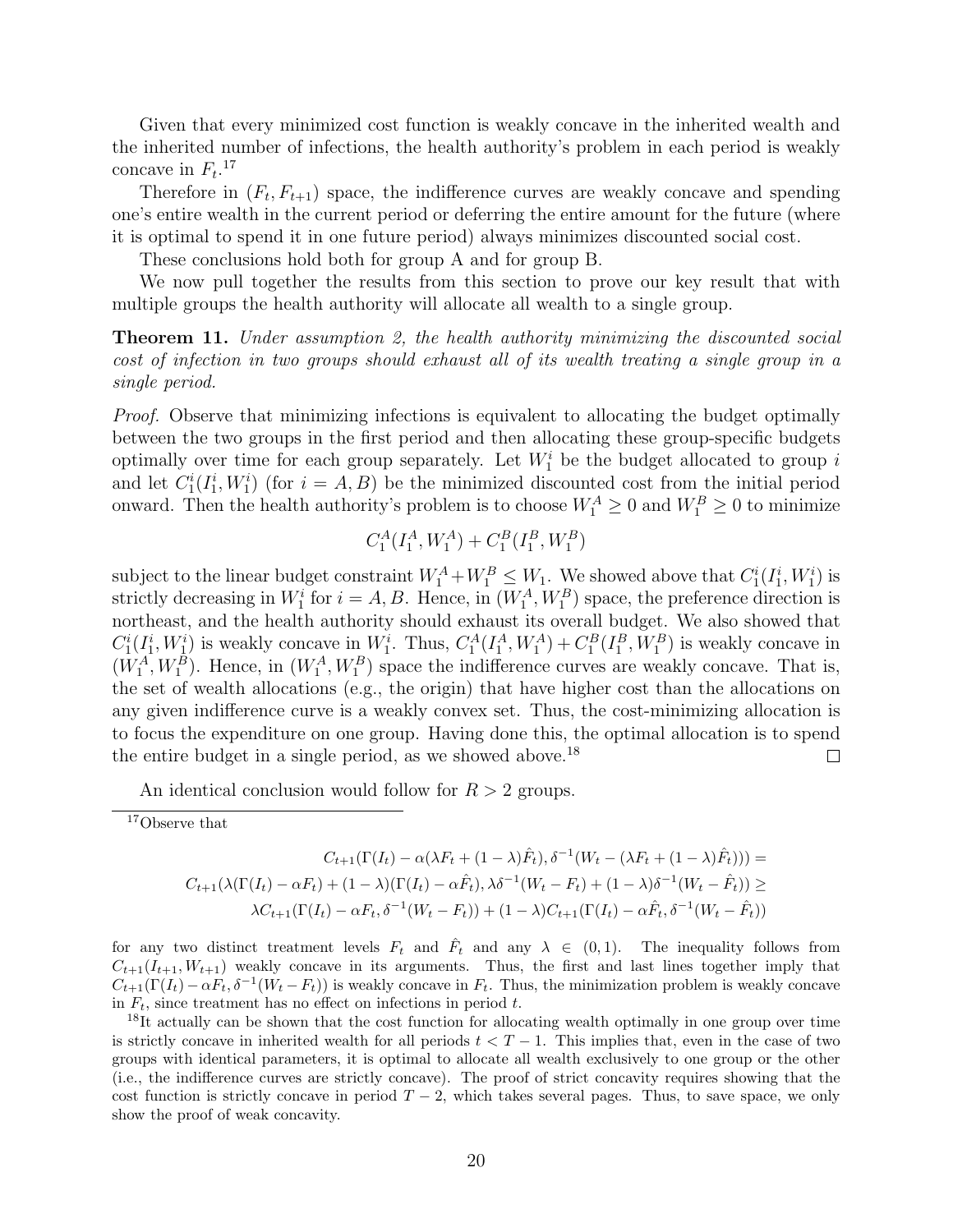## 5 Conclusion

In this paper, we have considered the problem of a health authority attempting to minimize discounted social costs by allocating its budget among several distinct groups or regions to prevent the spread of a disease from sick to healthy people. Admittedly, our results depend on two strong assumptions: (1) that spending on treatment in a given region is not subject to increasing marginal costs over the relevant range and (2) that health budgets are tight. The first is a standard benchmark in the literature, even when ignoring health budgets. The second assumption seems to us plausible in many circumstances and makes the first assumption all the more plausible. Even given these assumptions, deriving conclusions using the standard optimal control or dynamic programming approaches is not feasible. However, our modified dynamic programming algorithm permits us to draw strong conclusions using familiar arguments for any finite number of groups.

The problem of optimal disease control in multiple groups or regions belongs to a more general class of problems that includes the spread of pests, crime (Philipson and Posner 1996), gang activity, and illegal drug use. In each of these cases, treating an afflicted individual not only reduces the costs he or she imposes on society but reduces imitation by others who may inflict additional social costs. Since different dynamics best describe the spread of these other social blights, a new model would be required. However, we anticipate that our methodology would continue to provide insights when applied in these other contexts.

## References

- Gersovitz, Mark and Jeffrey S. Hammer, "The Economical Control of Infectious Diseases," *The Economic Journal*, January 2004, *114* (492), 1–27.
- and , "Tax/subsidy Policies Toward Vector-borne Infectious Diseases," *Journal of Public Economics*, April 2005, *89* (4), 647–674.
- Goldman, Steven Marc and James Lightwood, "Cost Optimization in the SIS Model of Infectious Disease With Treatment," *Topics in Economic Analysis and Policy*, April 2002, *2* (1), Article 4.
- Herrmann, Markus and Gérard Gaudet, "The Economic Dynamics of Antibiotic Efficacy Under Open Access," *Journal of Environmental Economics and Management*, May 2009, *57* (3), 334–350.
- Lopez, Alan D., Colin D. Mathers, Majid Ezzati, Dean T. Jamison, and Christopher J.L. Murray, *Global Burden of Disease and Risk Factors*, New York: Oxford University Press, 2006.
- Philipson, Thomas J. and Richard A. Posner, "The Economic Epidemiology of Crime," *Journal of Law and Economics*, October 1996, *39* (2), 405–433.
- Revelle, Charles S., "The Economic Allocation of Tuberculosis Control Activities in Developing Nations." PhD dissertation, Cornell University 1967.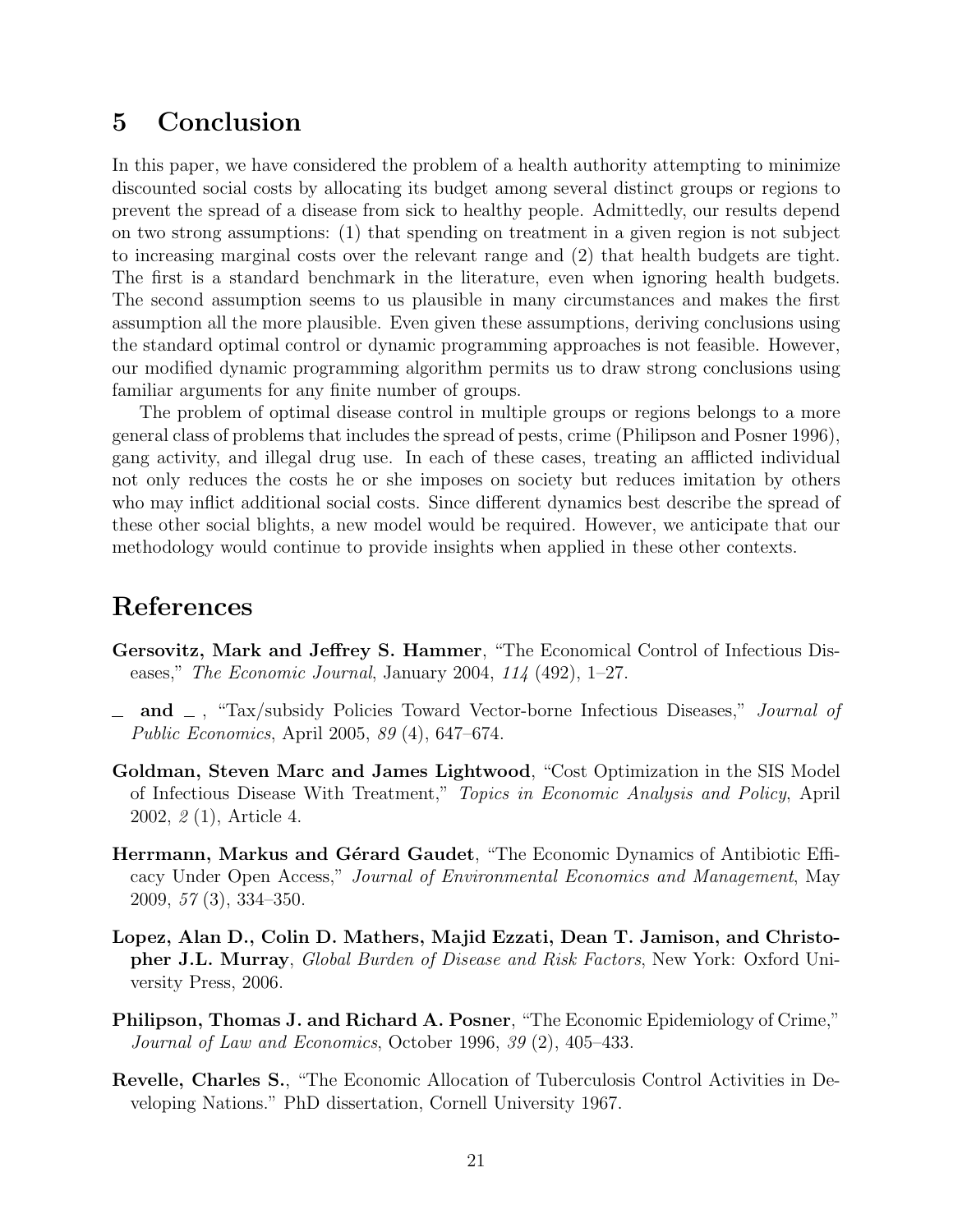- Rowthorn, Robert and Gardner M. Brown, "Using Antibiotics When Resistance is Renewable," in Ramanan Laxminarayan, ed., *Battling Resistance to Antibiotics and Pesticides: An Economic Approach*, Resources for the Future, 2003, pp. 42–62.
- Rowthorn, Robert E, Ramanan Laxminarayan, and Christopher A Gilligan, "Optimal Control of Epidemics in Metapopulations," *Journal of the Royal Society Interface*, 2009, *6* (41), 1135–1144.
- Sanders, J. L., "Quantitative Guidelines for Communicable Disease Control Programs," *Biometrics*, December 1971, *27*, 833–893.
- Sethi, Suresh P., "Quantitative Guidelines for Communicable Disease Control Programs: A Complete Synthesis," *Biometrics*, December 1974, *30*, 681–691.
- Smith, David L., Simon A. Levin, and Ramanan Laxminarayan, "Strategic Interactions in Multi-institutional Epidemics of Antibiotic Resistance," *Proceedings of the National Academy of Sciences*, February 2005, *102* (8), 3153–3158.

## Appendix: A consequence of relaxing assumption 1

For  $R=2$  groups, assume without loss of generality that  $\frac{\alpha^{A_s A}}{p^A} > \frac{\alpha^{B_s B}}{p^B}$ . In that case, the budget at  $T-1$  should be allocated to group A until every sick individual receives treatment. Suppose the number of sick individuals in group A is large enough, however, that treating them all is infeasible:  $I_{T-1}^A \geq \frac{M_{T-1}}{p^A}$ . It is then optimal to treat *none* of the sick in group B and, as derived in the text, the minimized cost function at  $T - 1$  is given by equation (8).

The right partial derivative at  $I_{T-1}^A = \frac{M_{T-1}}{p^A}$  is therefore:

$$
\frac{\partial C_{T-1}(I_{T-1}^A, I_{T-1}^B)}{\partial I_{T-1}^A} = s^A + \delta \left[ s^A \Gamma^{A'}(I_{T-1}^A) \right]. \tag{16}
$$

We have proved that the cost function is strictly increasing and strictly concave for  $I_{T-1}^A \geq$  $\frac{M_{T-1}}{p^{A}}.$ 

If the number of sick individuals in group A is smaller, however, then all of the sick in group A can be treated with money left over. It is precisely this situation that we have ruled out with assumption 1. In this case, the health authority would begin to treat the sick of group B. For  $I_{T-1}^{\overline{A}} \leq \frac{M_{T-1}}{p^A}$  the minimized cost function is:

$$
C_{T-1}(I_{T-1}^A, I_{T-1}^B) = s^A I_{T-1}^A + s^B I_{T-1}^B
$$
  
+  $\delta \left[ s^A \Gamma^A (I_{T-1}^A) - \alpha^A s^A I_{T-1}^A + s^B \Gamma^B (I_{T-1}^B) - \alpha^B s^B \min \left( I_{T-1}^B, \left( \frac{M_{T-1} - p^A I_{T-1}^A}{p^B} \right) \right) \right].$ 

The left-partial derivative at  $I_{T-1}^A = \frac{M_{T-1}}{p^A}$  would therefore be

$$
\frac{\partial C_{T-1}(I_{T-1}^A, I_{T-1}^B)}{\partial I_{T-1}^A} = s^A + \delta \left[ s^A \Gamma^{A'}(I_{T-1}^A) - \alpha^A s^A + \alpha^B s^B \frac{p^A}{p^B} \right]. \tag{17}
$$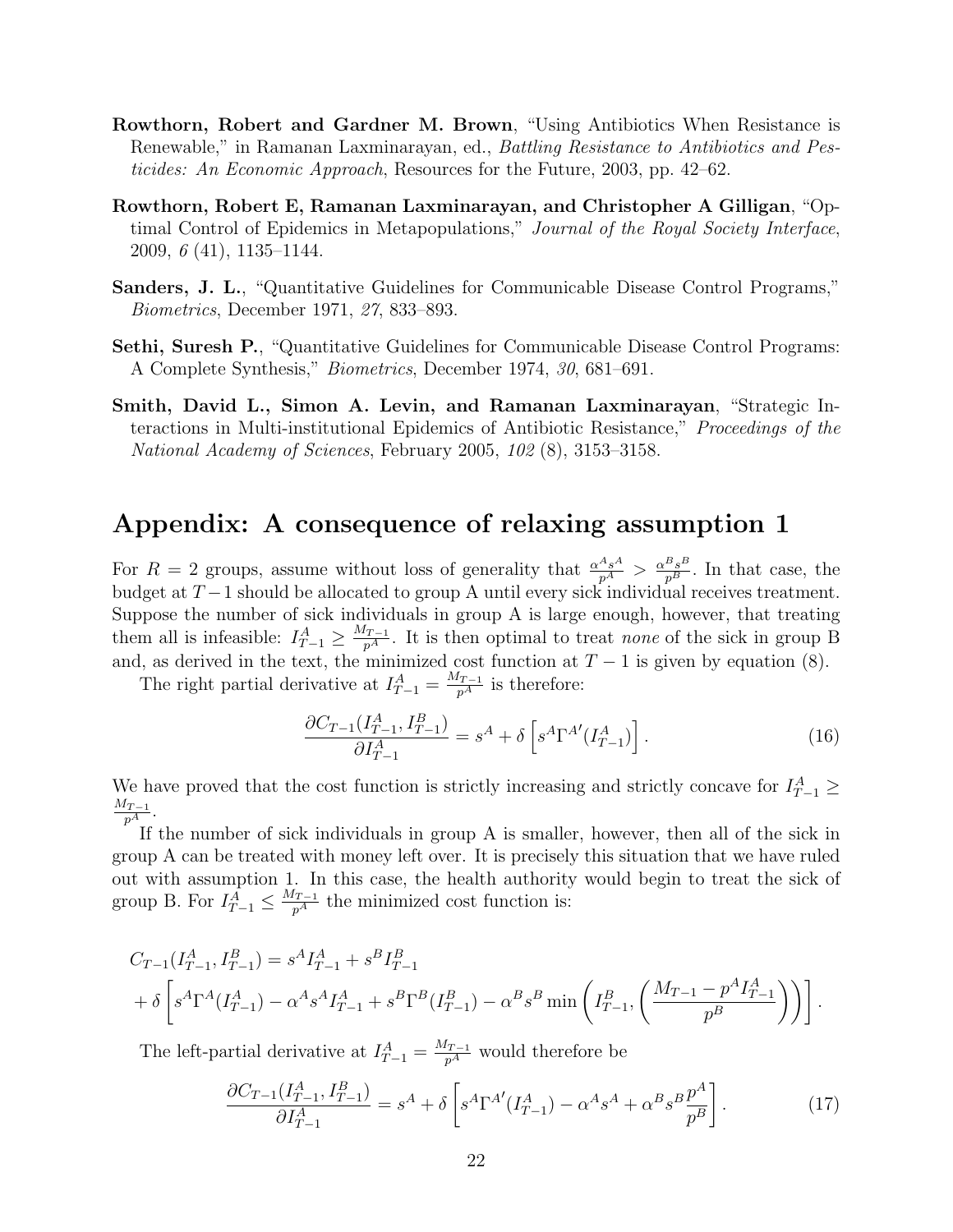

**Figure 4:** Kinks and curvature problems in the period  $T-1$  cost function

Note: Figure shows a cross section of the period  $T-1$  cost function, holding  $I_{T-1}^B > 0$ constant, for all possible values of  $I_{T-1}^A$ . The cost function is not globally concave. See text for details.

Since the last two terms in square brackets are negative, the left partial derivative in (17) is strictly smaller than the right partial derivative in  $(16)$ . Since  $\Gamma$  is strictly concave, the cost function is strictly concave for  $I_{T-1}^A < \frac{M_{T-1}}{p^A}$ . Using similar arguments, it can be shown that there is a second kink at  $I_{T-1}^A = \frac{M_{T-1}-p^B I_{T-1}^B}{p^A}$ , where the budget is just large enough to treat every sick person in both groups. Figure 4 illustrates these situations.

These kinks and curvature problems multiply as one proceeds backwards. For example, given initial conditions and optimal treatment in period  $T-2$ , it is possible that the resulting number of sick people in group A in period  $T-1$  exactly matches the  $T-1$  budget. This would generate a kink in the period  $T-2$  cost function, even if the budget at  $T-2$  was so tight as to make treating all the sick in group A infeasible. Of course, if the budget in period  $T-2$  was large enough to treat all the sick in group A, then that would also generate a kink and convexity of the kind illustrated in Figure 4.

Such curvature problems "contaminate" each cost function generated in the backward recursion to earlier time periods. This contamination is unavoidable, so long as treating all the sick people in one or both groups remains a possibility in some future period. Using the standard dynamic programming algorithm, therefore, nothing could be said about the properties of the optimal policy rule, because the cost functions are not globally concave or